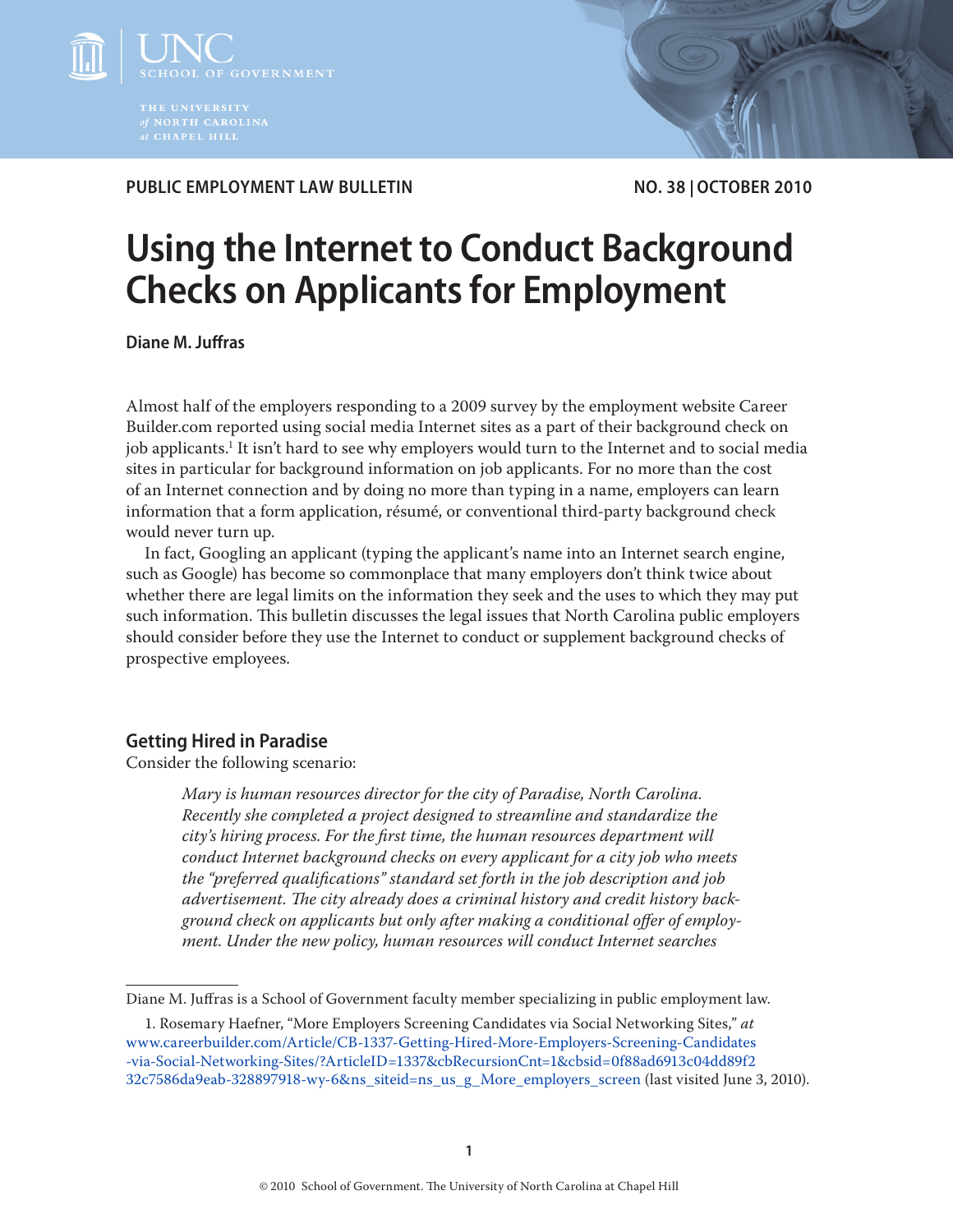*on all applicants meeting the preferred requirements and use information they find to "weed out" any applicants who have misrepresented themselves or who otherwise seem unsuitable before passing the applications on to the relevant department head.*

Before implementing the new policy, the manager directs Mary to ask the city attorney, first, whether it is legal to Google a job applicant and, second, whether it is legal to view information that is publicly posted on a job applicant's social networking profile. The city attorney tells Mary that there is nothing unlawful in this policy but that it does involve some risks. The new procedure does not violate any employment or communications privacy laws. Neither federal or state employment laws nor general privacy laws prohibit an employer from using an Internet search engine to find online information about a job applicant. But the search will most likely disclose certain types of information about a candidate, and simply having that information could put the city at risk. Antidiscrimination laws prohibit employers from using certain information in making employment decisions, and if an employer obtains that information from an Internet search, the very fact of obtaining the information could be part of the evidence of unlawful discrimination.

## **The Risks of Searching for Information from the Internet**

Going to the internet for information about a prospective employee is not unlawful. Using what turns up there just might be. Various federal laws protect individuals from discrimination from employers on the basis of personal characteristics, such as race, gender, religion, disability, and age. These laws include Title VII of the Civil Rights Act of 1964, the Age Discrimination in Employment Act (ADEA), the Americans with Disabilities Act (ADA), the Genetic Information Nondiscrimination Act (GINA), and the Uniformed Services Employment and Reemployment Rights Act (USERRA). A North Carolina law protects individuals from discrimination in employment on the basis of the individual's lawful use of a lawful product. The extent to which information learned from an Internet search might result in a violation of one of these statutes depends on the particular provisions of each statute. In general, however, the risk that Internet background searches pose for a public employer is that an unsuccessful applicant will allege that personal information disclosed through the Internet search was unlawfully used in the hiring process.

## **Internet Search Reveals Information about an Applicant's Membership in a Protected Class**

An Internet search, especially of social media sites like Facebook, MySpace, or Buzz, may turn up photographs of the applicant. Photographs are likely to reveal the applicant's race and, where the person's name has not made it clear, gender. Even a single photograph (social media pages often feature multiple pictures) can reveal the existence of a disability (the applicant sitting in a wheelchair, for example) or something about the applicant's religion (a man or woman wearing a cross or a woman wearing the hijab, or veil, indicating she is a Muslim), national origin (Asian features), age, or military status (applicant in military uniform). Information about an applicant's race, gender, religion, national origin, age, disability, or military status can be revealed in other ways as well. "I celebrated my 50th birthday today!" a Facebook post might read. A search of an applicant's name might pull up the website of a church or synagogue and reveal that the applicant is the president of his or her congregation. The search may pull up a local newspaper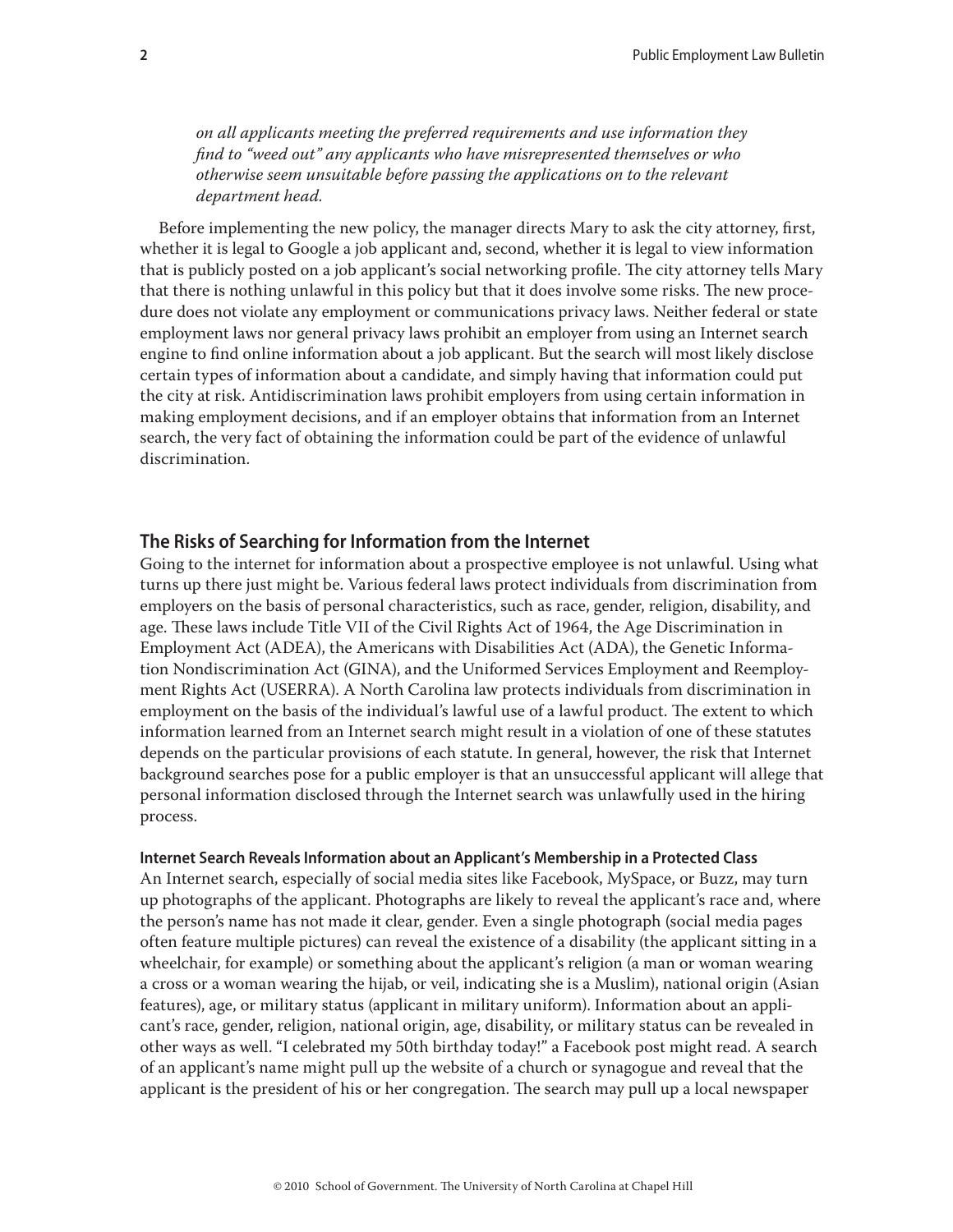story about an applicant's earlier military deployment. Chances are good that an Internet search will reveal at least some information about the personal characteristics of some, if not all, applicants.

## **Is an Employer Prohibited from Knowing an Applicant's Race, Gender, Religion, National Origin, Age, Disability, or Other Personal Characteristics before an Interview?**

The law does not prohibit an employer from acquiring knowledge of an applicant's race, gender, disability, or other personal characteristics before deciding whether or not to interview the applicant. Nor is there any general penalty for learning such information during an interview, though an employer may not ask questions about an applicant's medical conditions or history (as discussed more fully below). What matters is what the employer does with the information.

- It is:
- unlawful under Title VII to discriminate in hiring on the basis of race, color, gender, religion, or national origin; <sup>2</sup>
- unlawful under the ADEA to discriminate in hiring on the basis that an applicant is over forty years of age; <sup>3</sup>
- unlawful under the ADA to discriminate in hiring on the basis that an applicant has a disability; <sup>4</sup>
- unlawful under the GINA to discriminate in hiring on the basis of genetic information and medical history;<sup>5</sup> and
- unlawful under USERRA to discriminate on the basis of an applicant's status as a current or former member of the United States Armed Forces.<sup>6</sup>

An employer therefore must ensure that no one involved in the hiring process allows any knowledge about an applicant's membership in a protected class to influence the decision-making process in any way.

## *The Internet Background Search: Intentional or Accidental Inquiry into Protected Class Status?*

The Equal Employment Opportunity Commission (EEOC), the federal agency charged with enforcing federal antidiscrimination laws, warns employers on its website against intentionally seeking out information about an applicant's race:

In general, it is assumed that pre-employment requests for information will form the basis for hiring decisions. Therefore, employers should not request information that discloses or tends to disclose an applicant's race unless it has a legitimate business need for such information. . . . Asking for race-related information on the telephone could probably never be justified.<sup>"7</sup>

<sup>2.</sup> *See* 42 U.S.C. § 2000e *et seq.*, as amended.

<sup>3.</sup> *See* 29 U.S.C. §§ 621–34.

<sup>4.</sup> *See* 42 U.S.C. §§ 12111–13.

<sup>5.</sup> *See* Pub. L. No. 110-233, 122 Stat. 881 (codified at 42 U.S.C. §§ 2000ff *et. seq.*).

<sup>6.</sup> *See* 38 U.S.C. §§ 4301–33.

<sup>7.</sup> In the same paragraph, the EEOC advises, "If an employer legitimately needs information about its employees' or applicants' race for affirmative action purposes and/or to track applicant flow, it may obtain the necessary information and simultaneously guard against discriminatory selection by using a mechanism, such as "tear-off" sheets. This allows the employer to separate the race-related information from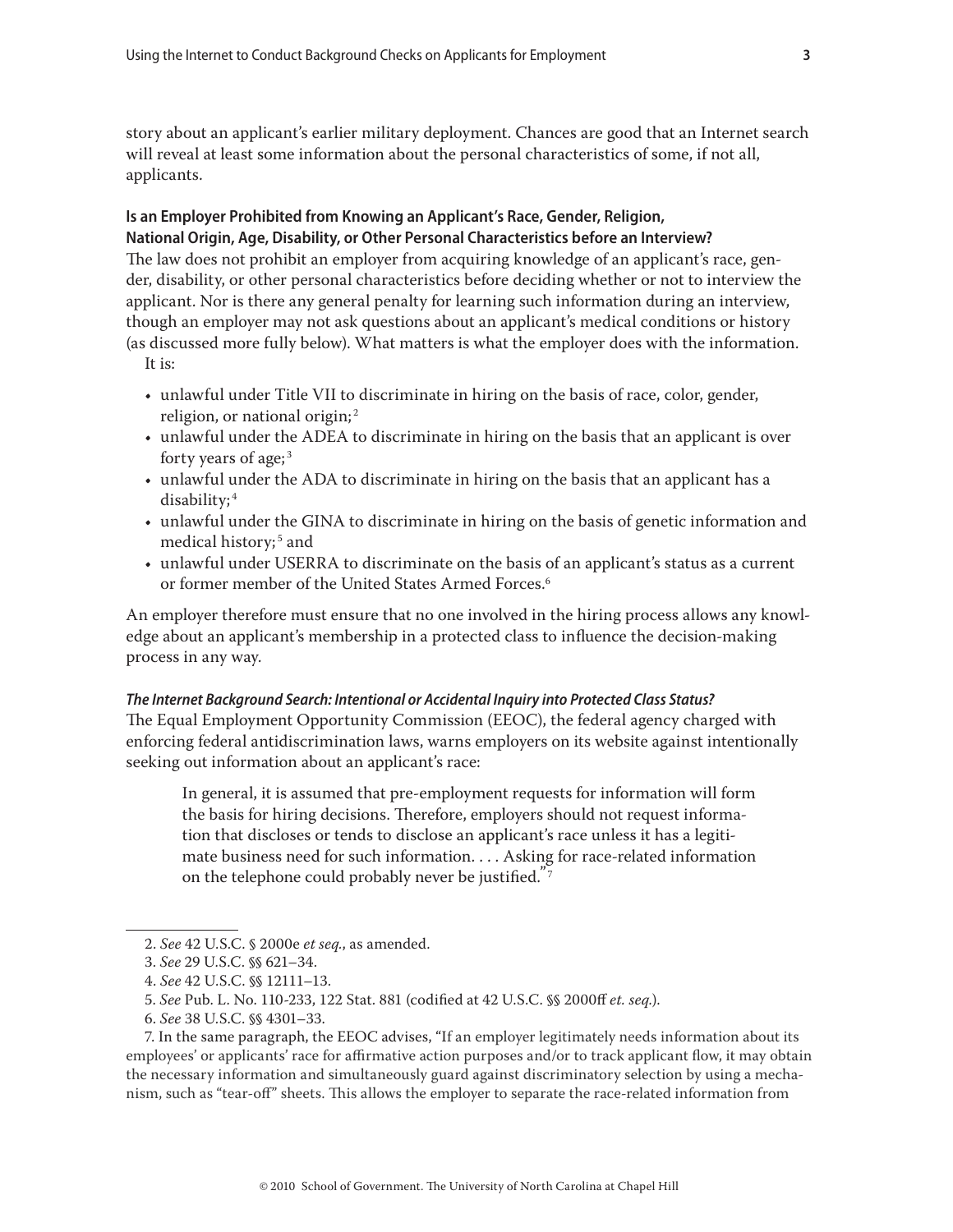The mere fact that an employer asks for information that should not be used in making employment decisions is a significant red flag. The EEOC has made similar observations about inquiries into an applicant's religion. $^{\rm 8}$  It is reasonable to assume that this is the EEOC position with respect to asking for information about any protected class status.

Sometimes employers accidentally learn about an applicant's membership in a protected class—more often than not, this information is voluntarily disclosed by the applicant. The EEOC acknowledges that it is not a violation of law for an employer to learn an applicant's race, color, gender, religion, national origin, or age even at the time that an applicant submits an application. For example, when an employer asked the EEOC whether it could view unsolicited video clips sent by job applicants, the EEOC explained:

Under Title VII, it is not illegal for an employer to learn the race, gender or ethnicity of an individual prior to an interview. Of course, Title VII requires that all individuals be provided equal, nondiscriminatory treatment throughout the hiring process. If an employer representative observes a job seeker in a video clip, and either learns or surmises the person's gender, race, or ethnicity, such knowledge could increase the risk of discrimination or the appearance of discrimination. Employers need to take care in training hiring officials and human resources staff about the appropriate responses when gender, race, or ethnicity is disclosed during recruitment. Video clips might be analogized to information on a resume that clearly tells an individual's race, such as, "President, Black Law Students Association." In this situation, as with the video clip, the employer needs to focus on the person's qualifications for the job.<sup>9</sup>

An Internet background search is an intentional search for information by an employer and falls somewhere between an unsolicited video clip submitted by a job applicant and the intentional asking of questions designed to reveal an applicant's race, color, gender, religion, national origin, age, disability, or military status.<sup>10</sup> Assuming the employer is not purposefully looking for information on Title VII–protected categories or the age of the applicant, stumbling across such information would be similar to a situation in which an employer learns an applicant's race through information an applicant provides on his or her résumé or by viewing an unsolicited video clip. It seems reasonable to conclude that an employer who learns through an Internet background check that an applicant is African-American (or white) or Latino or Catholic, Jewish, or Muslim, or who learns anything else about an applicant's race, color, gender, religion, or national origin, will not violate Title VII merely by conducting the background search. But in the event that a rejected job applicant files a discrimination complaint with the EEOC, the

10. The EEOC does not enforce USERRA, but claims of discrimination based on military status are litigated using the McDonnell–Douglas burden of proof developed under Title VII, and it seems likely that the U.S. Department of Labor, which enforces USERRA, would view evidence of knowledge of military status in much the same way as does the EEOC with respect to Title VII protected categories.

the information used to determine if a person is qualified for the job." *See* U.S. EEOC, "Pre-Employment Inquiries and Race," *at* [www.eeoc.gov/laws/practices/inquiries\\_race.cfm.](www.eeoc.gov/laws/practices/inquiries_race.cfm)

<sup>8.</sup> See U.S. EEOC, "Pre-Employment Inquiries and Religious Affiliation or Beliefs," *at* [www.eeoc.gov/](www.eeoc.gov/laws/practices/inquiries_religious.cfm) [laws/practices/inquiries\\_religious.cfm.](www.eeoc.gov/laws/practices/inquiries_religious.cfm)

<sup>9.</sup> U.S. EEOC Office of Legal Counsel, "Title VII/ADA: Recordkeeping Responsibilities for Electronic Resumes with Video Clips/Employer Knowledge of Ethnicity, Gender, and Disability Prior to Interview," informal discussion letter, October 5, 2004, *at* [www.eeoc.gov./eeoc/foia/letters/2004/](www.eeoc.gov./eeoc/foia/letters/2004/titlevii_ada_recordkeeping_video.html) titlevii ada recordkeeping video.html.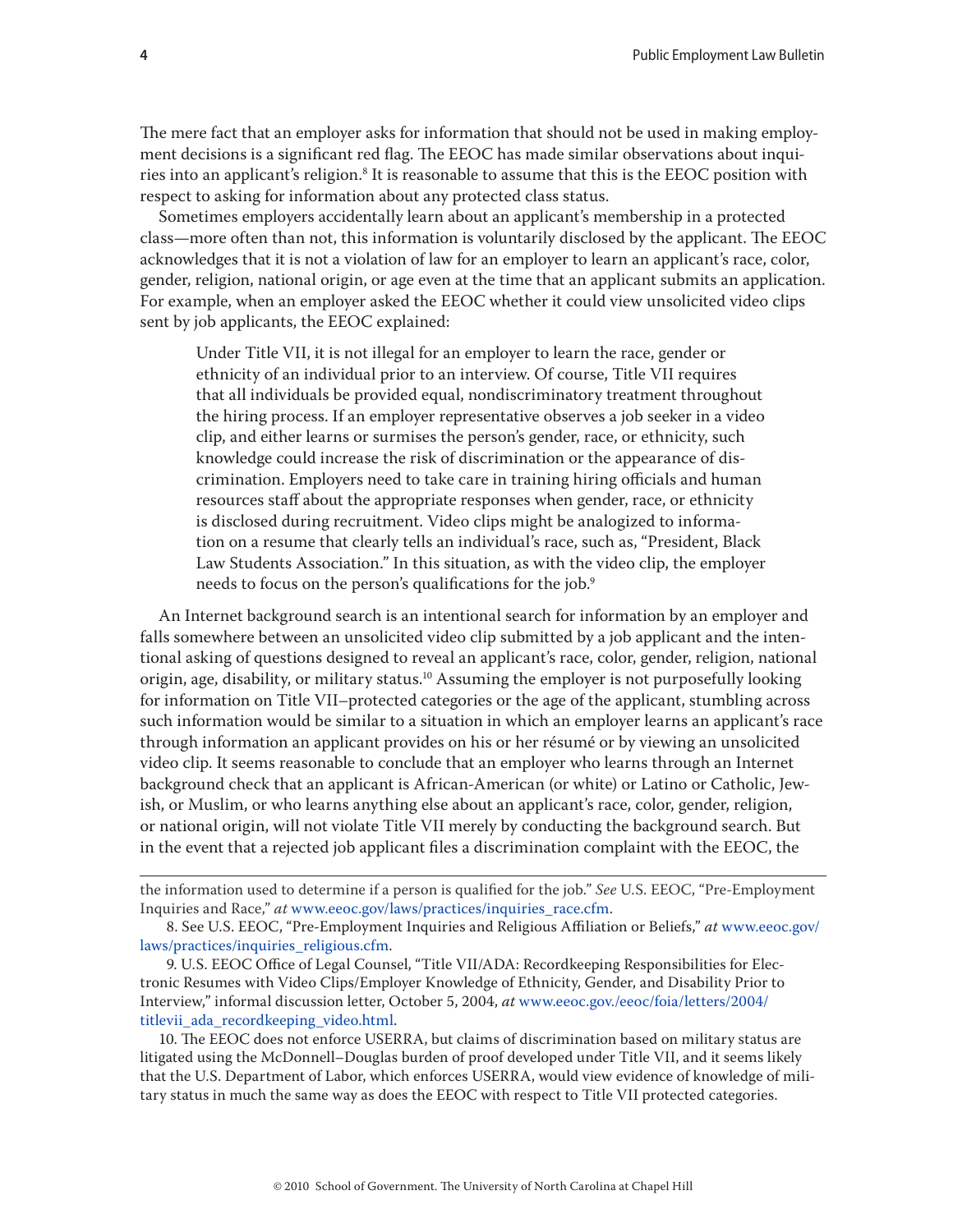EEOC may consider the fact that the employer learned protected-class information through an Internet search as evidence that its hiring decision was discriminatory. As such, there is some risk merely in conducting an Internet search and gaining information about protected class status.

Discrimination claims begin with a complaint by a rejected applicant. It is possible that applicants who know that an employer learned of their race, color, gender, religion, national origin, or age through an Internet search before deciding against interviewing them might assume that the information entered into the decision not to hire them and might be more likely to pursue a discrimination claim. Whether an applicant is more likely to pursue a claim of discrimination after being rejected following an early-stage Internet search rather than at a later point in the application process is impossible to predict. It is fair to say, however, that the earlier in the process that an employer uses a selection device that reveals protected information, the greater the pool of potential plaintiffs.

## *The Need for Guidelines and Consistent Practices*

One way for a manager or department head to avoid learning a particular applicant's race, color, gender, or other protected characteristic is to assign the Internet search to members of the human resources staff, giving them clear guidance as to what information they are to search for and download for consideration by decision makers. For example, the search could be limited to educational information or to information and comments made by the applicant about former employment. The search could include or be limited to information suggesting current drug use. Any set of search guidelines should direct searchers to omit information revealing the applicant's Title VII personal characteristics, age, or disability. A process such as this would protect the interviewers from learning about an applicant's protected personal characteristics.

As is the case with all employment selection practices, it is important that employers use Internet searches in a consistent way. In the example of the city of Paradise, Internet searches were to be conducted on all applicants who met the preferred requirements for a position. This is a relatively clear and identifiable group whose members are clearly not chosen on the basis of protected class status. In contrast, conducting Internet searches only on some applicants based on some sort of subjective feeling of the employer can lead to trouble.

*Mary, the Paradise human resources director, is a good friend of Rob, the human resources director of the town of Bad Mountain. Bad Mountain has an opening for a mechanic in the public works department. The Bad Mountain human resources department receives an application for the mechanic position from someone named Ricky Edwards. Several bits of information on the application make Rob wonder whether Ricky is not short for Richard, but perhaps for Erica instead. Searching the Internet, Rob turns up a picture of a female Ricky Edwards who seems likely to be the applicant.*

*As it turns out, Ricky Edwards has considerably less experience than the three men who are chosen as finalists and invited in for an interview. But Ricky, learning of the Internet search, is suspicious. She uses the name "Ricky" professionally to avoid gender discrimination. Now she thinks that the town has declined to interview her because it learned she is female and does not think that women can be good mechanics.*

While Ricky would have to show much more than the facts set forth above to bring a successful employment discrimination case, the fact of the search would certainly be admissible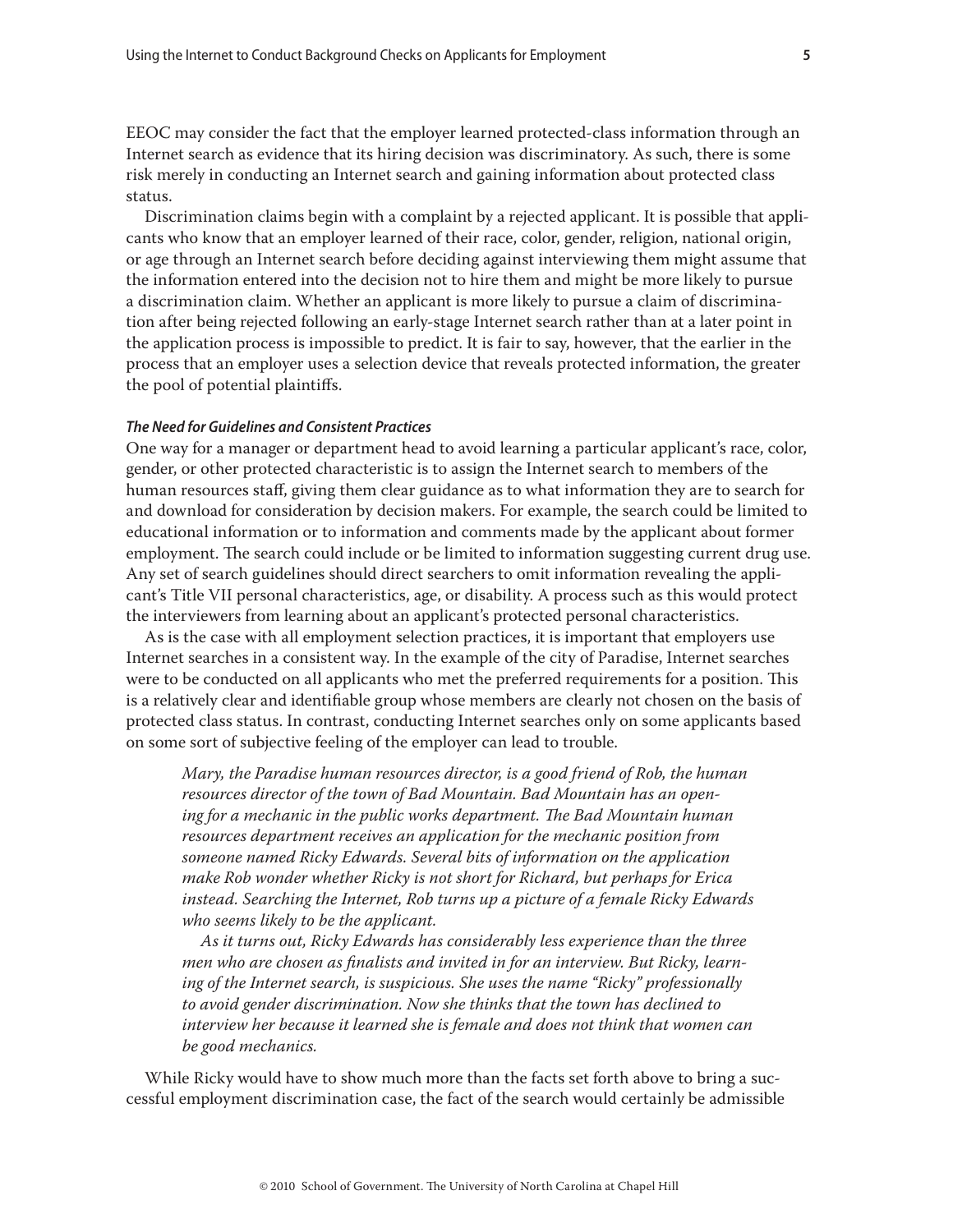as evidence from which a jury might, with other evidence, infer bias. And in this case, Rob has, in fact, (a) conducted the search for the very purpose of determining whether Ricky is male or female and (b) not conducted a search on any other applicant. Even if Rob did not admit it, a jury could easily reach this conclusion based on the fact that the town did not conduct an Internet search on any of the other applicants for the mechanic position. A well-thought out policy that limits Internet searches on applicants to particular positions and to particular points in the application process and that identifies the information to be considered would have avoided this situation.

## **Internet Search Reveals Applicant's Lawful Use of Lawful Products: Tobacco and Alcohol** Consider the following scenario:

*The city of Paradise has advertised an accountant position in its finance department. Ten of the applicants meet the finance department's preferred qualifications. Following the new policy, Mary does an Internet search on each of the ten candidates. The search does not turn up anything at all on four of the candidates. Six candidates have Facebook pages; three of them are private, meaning that the profile information is visible only to those who have been designated as "friends"*; *the other three pages are public, meaning that the profile information is open for all to see. Of the latter three candidates, one has a profile that is unremarkable. The other two pages, however, each reveal something about the candidates that gives Mary pause.*

*One of the applicants, Ben, has posted pictures of himself that reveal he is a smoker—probably a heavy smoker inasmuch as almost all of the informal shots show him with a cigarette dangling from his mouth or his hand. Mary frowns. She knows that smokers have helped drive up the cost of health insurance for the town and that the council has debated whether to charge smokers a surcharge on their health insurance premiums. She also recalls the difficulties that smokers had when town facilities went smoke-free. Cheaper and easier, Mary thinks, not to hire this guy.*

May the city reject Ben's application because he is a smoker? North Carolina law clearly says "no." Section 95-28.2 of the General Statutes (G.S.) prohibits employers, both public and private, from refusing to hire or otherwise engaging in employment discrimination against a person

because the prospective employee . . . engages in or has engaged in the lawful use of lawful products if the activity occurs off the premises of the employer during nonworking hours and does not adversely affect the employee's job performance or the person's ability to properly fulfill the responsibilities of the position in question or the safety of other employees.

Tobacco remains a lawful product, and Ben's use of cigarettes in his private life cannot form the basis of any employment decision. The city of Paradise may decline to hire him if he is not the best candidate for the position but not because he smokes. An employer who violates G.S. 95-28.2 may be liable for lost wages and benefits and subject to an order to offer employment to the rejected applicant.<sup>11</sup>

<sup>11.</sup> *See* G.S. 95-28.2(e)(1) and (3).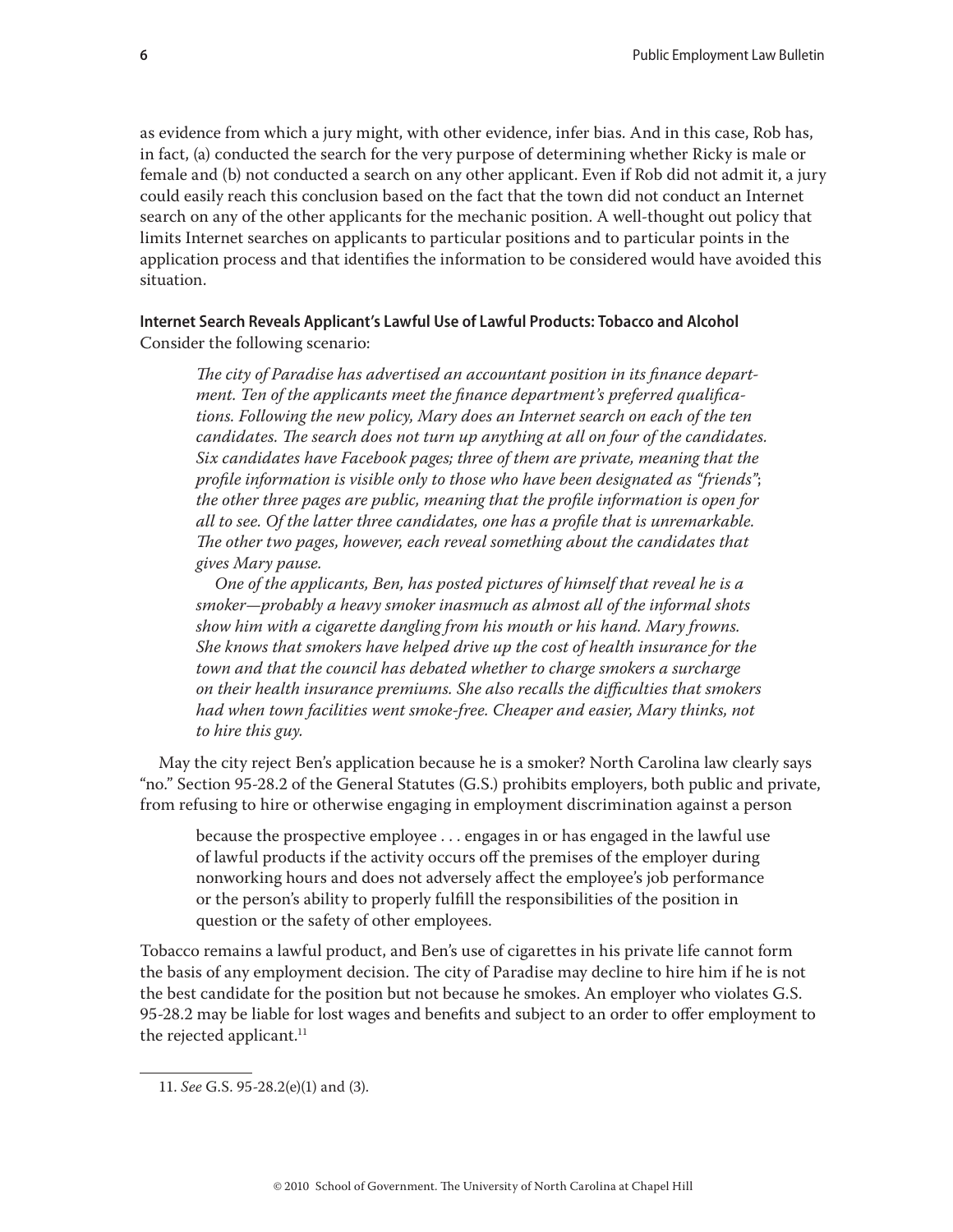The Facebook page of an applicant named Emily presents a different and more difficult problem.

*Emily is a recent college graduate. Her application shows summer internships relevant to the accountant position and boasts a 3.5 grade point average. Most of the pictures she has posted of herself show her in social situations; many appear to have been taken at parties. One picture in particular bothers Mary. It shows Emily in a pirate hat swigging a bottle of gin and bears the caption "Drunken Pirate."*

May the city reject Emily's application just because she drinks like a pirate? The answer to that question is not entirely clear. Alcohol is a lawful product in North Carolina for those over the age of twenty-one, which Emily is. Just as the town cannot refuse to hire Ben because he is a smoker, so too it cannot refuse to hire Emily because she drinks alcohol. Imagine that neither Mary, the finance director, nor the town manager object to the consumption of alcohol as a general matter. What bothers them is the caption that identifies Emily as "drunken." A person with a position in the town finance office, they feel, ought to present herself to the world as serious and dependable, not as a drunken pirate, with all of the connotations of lack of control that such a description implies.<sup>12</sup>

Would a decision not to hire Emily on the basis of the drunken pirate photograph be the same as a decision not to hire Ben because he is shown smoking cigarettes in his pictures? Arguably, these decisions would be different. The decision not to hire Ben would be unlawful because it was made on the basis of Ben's lawful, off-the-job use of a lawful product. The decision not to hire Emily would be lawful because it is based on her perceived immaturity and lack of judgment in portraying herself to the world as someone who drinks to the point of being "drunk" and on the employer's desire to have the employees in their finance office portray themselves as responsible at all times. The distinction between the decision not to hire Ben because he smokes and Emily because she is a "drunken pirate" is a fine one. Nevertheless, it seems likely that the city would prevail if Emily claimed unlawful discrimination, especially if it consistently enforced standards related to employee behavior both on and off the job. To date, there are no judicial opinions interpreting or applying G.S. 95-28.2.

#### *Depictions of Alcohol Use and the ADA*

The city of Paradise may face a more serious risk of a claim of disability discrimination. Emily may claim that the city refused to hire her because it perceived her as an alcoholic based on her Facebook posting. Alcoholism is a covered disability under the ADA,<sup>13</sup> which prohibits employers from discriminating against a qualified individual on the basis of disability in regard to job application procedures, the hiring, advancement, or discharge of employees, employee compensation, job training, and other terms, conditions, and privileges of employment.<sup>14</sup> Although there is nothing on Emily's Facebook page that asserts or implies that she is an alcoholic, the ADA also protects applicants and employees whom an employer regards as having a disability even

<sup>12.</sup> For the story of the real drunken pirate, see *Snyder v. Millersville Univ.*, 2008 WL 5093140 (E.D.Pa. 2008).

<sup>13.</sup> *See* 42 U.S.C. § 12114(c). *See also* Daft v. Sierra Pacific Power Co., 251 F. App'x 480 (9th Cir. 2007); Moorer v. Baptist Mem'l Health Care Sys., 398 F.3d 469 (6th Cir. 2005); Sullivan v. Neiman Marcus Group, Inc**.**, 358 F.3d 110 (1st Cir. 2004); Reg'l Econ. Cmty. Action Program, Inc. v. City of Middletown, 294 F.3d 35, 46 (2d Cir. 2002); Miners v. Cargill Commc'ns, Inc., 113 F.3d 820, 823 n.5 (8th Cir. 1997).

<sup>14.</sup> *See* 42 U.S.C. § 12112(a).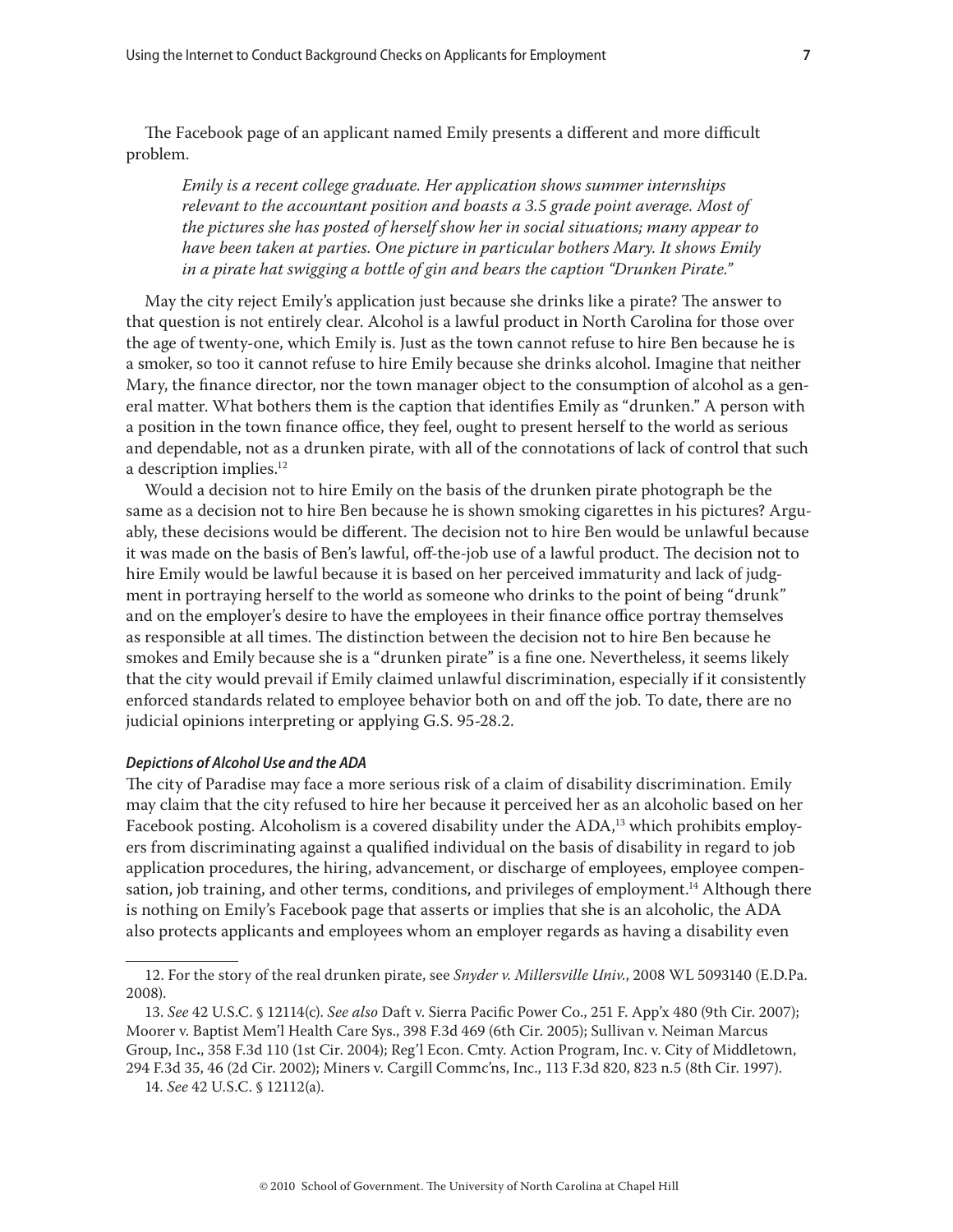when they do not. The statute defines the term "disability" as including "being regarded as having such an impairment."15 It explains that the requirement "being regarded as having such an impairment" is met "if the individual establishes that he or she has been subjected to an action prohibited under [the ADA] because of an actual or perceived physical or mental impairment whether or not the impairment limits or is perceived to limit a major life activity."<sup>16</sup>

In other words, Emily could claim that the city did not offer her an interview because decision makers thought she was an alcoholic and discriminated against her on that basis. Under the standard framework for proving intentional employment discrimination cases, Emily would establish a prima facie case of discrimination, the first hurdle in proving her case, by showing (1) that the employer regards her as having an ADA-qualifying disability, (2) that she is qualified to perform the essential functions of the position, and (3) that she suffered an adverse action rejection of her application for employment—because of a perceived disability.17 Once Emily makes that showing, the burden would shift to the city to produce a legitimate, nondiscriminatory reason for the adverse employment action. If the city offers a legitimate, nondiscriminatory reason for its actions (Emily's lack of judgment in posting unprofessional pictures of herself as a drunken pirate), then the burden shifts back to Emily to show that the stated reason is a pretext for discrimination. While the burden would be on Emily to prove that the city denied her the job because it regarded her as an alcoholic, a jury might not understand the distinction that the city disapproved of Emily's portrayal of herself as "drunk" but did not regard her as an alcoholic. And the city, like all employers, would still have to incur the costs of defending itself in court, even if ultimately it was successful.

#### **Internet Search Reveals Applicant's Medical Information**

Say an employer learns from an Internet search that an applicant named Maggie suffers from depression and is the organizer of a depression support group. The employer might be violating the ADA. So could the employer that rejects Roy's application for employment after learning from his blog that Roy has suffered workers' compensation injuries three times in the past five years. If an employer learns from Jeff's MySpace page that his father has cancer, it will have acquired information about Jeff's family medical history, and the Genetic Information Nondiscrimination Act (GINA) prohibits employers from making employment decisions on the basis of individual and family genetic and medical information.

These statutes, each in a different way, prohibit employers from making employment decisions on the basis of an individual's medical history, just as Title VII prohibits decision making on the basis of race, color, gender, religion, and national origin and the ADEA prohibits employers from making decisions on the basis of age. Like Title VII and the ADEA, GINA does not penalize employers for unintentionally learning medical information through an Internet

<sup>15.</sup> *See* 42 U.S.C. § 12102(1)(C).

<sup>16.</sup> *See* 42 U.S.C. § 12102(3)(A). *See also* Wilson v. Phoenix Specialty Mfg. Co., Inc., 513 F.3d 378, 384–86 (4th Cir. 2008) (evidence established that employer regarded employee with Parkinson's Disease as being substantially limited in performance of major life activity).

<sup>17.</sup> *See* Raytheon Co. v. Hernandez, 540 U.S. 44, 50–54 (2003). *See also* McDonnell-Douglas Corp. v. Green, 411 U.S. 792 (1973); St. Mary's Honor Ctr. v. Hicks, 509 U.S. 502 (1993); Ennis v. Nat'l Ass'n of Bus. & Educ. Radio, 53 F.3d 55, 58 (4th Cir. 1995). And *see* E.E.O.C. v. Wal-Mart Stores, Inc., 477 F.3d 561 (8th Cir. 2007) (McDonnell–Douglas prima facie case applied to applicant; EEOC showed that applicant with cerebral palsy was able to perform essential functions of greeter position).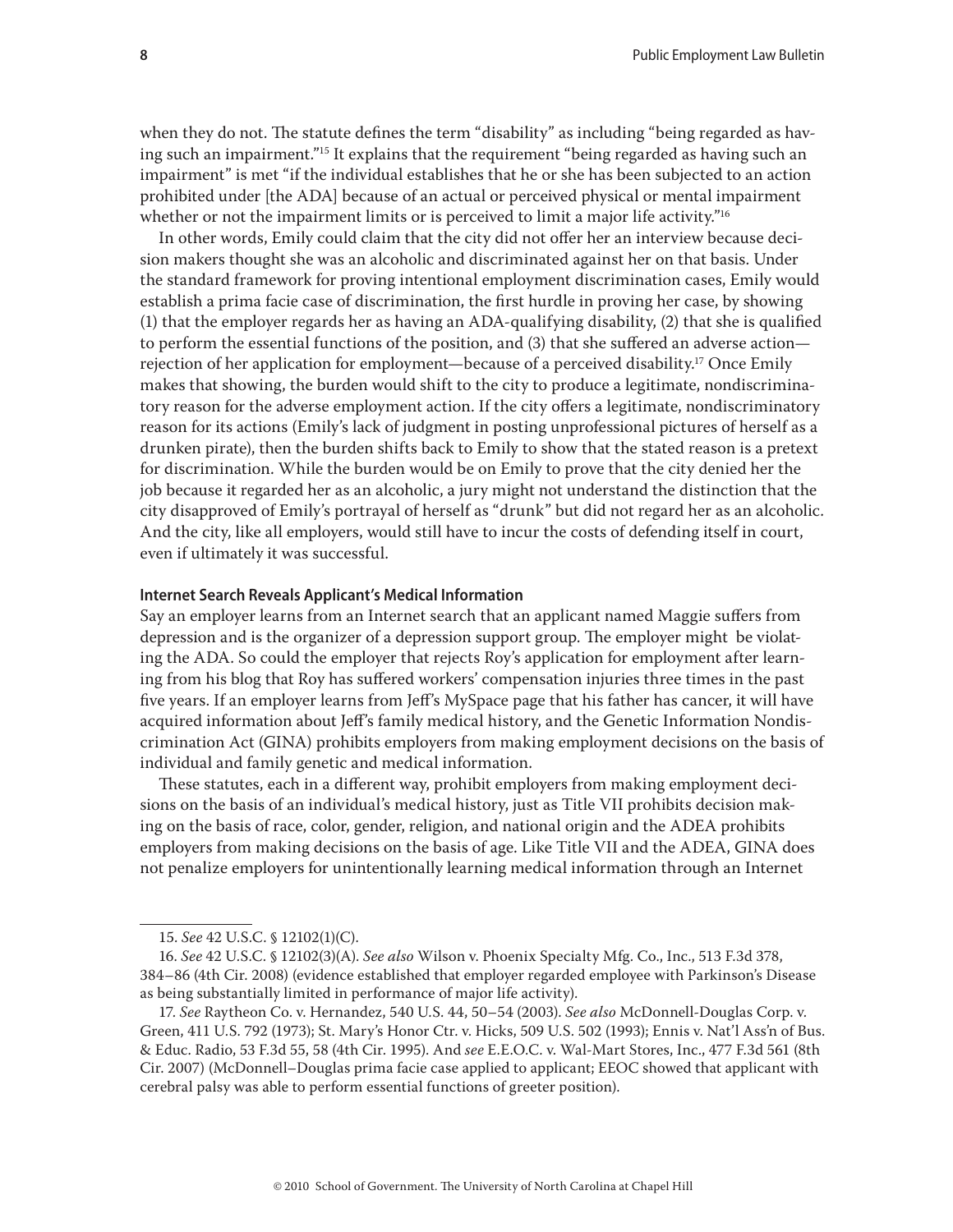search. But the ADA is much more problematic. Restrictions that it puts on the acquisition of medical information make the use of Internet background searches much riskier.

## *The ADA*

Employers cannot know in advance what information an Internet search will reveal. This means that employers face a significant risk of violating the ADA when conducting an Internet background search at any point prior to a conditional offer of employment. In contrast to Title VII, the ADA explicitly prohibits employers from making certain preemployment inquiries. An employer may not ask whether or not an applicant has a disability or inquire into the nature or severity of a disability until after it has made a conditional offer of employment.<sup>18</sup> In its Enforcement Guidance on Preemployment Disability-Related Questions and Medical Examinations, the EEOC explains that for the purposes of the ADA's prohibitions on preemployment inquiries into disabilities, a "disability-related question" is one that is "*likely to elicit* information about a disability."19 An employer may ask about an applicant's ability to perform essential job functions but cannot ask whether applicants can perform major life activities, such as standing, lifting, or walking.<sup>20</sup> An employer may not ask applicants about job-related injuries or workers' compensation history precisely because these questions relate directly to the severity of an applicant's impairments and would therefore be likely to elicit information about a disability.<sup>21</sup> Thus, the ADA effectively prohibits all preemployment medical questions, since almost any medical question is likely to elicit information about a disability.

Neither the text of the ADA itself nor the EEOC's ADA regulations nor case law interpreting the ADA address the question of whether an Internet search that uncovers information relevant to the existence of a disability violates the ADA's prohibition on preemployment medical inquiries. In its Enforcement Guidance on Preemployment Medical Inquiries, however, the EEOC explains that "an employer may not ask a third party (such as a service that provides information about workers' compensation claims, a state agency, or an applicant's friends, family, or former employers) any question that it could not directly ask the applicant."<sup>22</sup> It is reasonable, therefore, to interpret the ADA to prohibit an employer from doing an Internet search designed to elicit information about disabilities.

But what if the employer is not purposefully searching for information about possible disabilities? Suppose the employer is searching for any information that is inconsistent with what an applicant said on the employment application or in an interview. In the course of that search, the employer happens upon information that reveals the existence of a disability. This situation is similar to that in which an applicant voluntarily or spontaneously discloses disability-related information in response to a lawful question that does not seek medical information. In the latter case, the EEOC advises, even though the employer "has not asked an unlawful question, it still cannot refuse to hire an applicant based on disability unless the reason is 'job-related and consistent with business necessity."<sup>23</sup> In a perfect world, an employer who "stumbles" over disability-related information in an otherwise lawful Internet search would be able to

<sup>18.</sup> *See* 29 C.F.R. §§ 1630.13(a) and 1630.14(a) and (b).

<sup>19.</sup> U.S. EEOC, ADA Enforcement Guidance: Preemployment Disability-Related Questions and Medical Examinations 4 (Oct. 1995), *at* [www.eeoc.gov/policy/docs/medfin5.pdf.](www.eeoc.gov/policy/docs/medfin5.pdf)

<sup>20.</sup> EEOC, ADA Enforcement Guidance on Preemployment Disability-Related Question at 9.

<sup>21.</sup> EEOC, ADA Enforcement Guidance on Preemployment Disability-Related Question at 9.

<sup>22.</sup> EEOC, ADA Enforcement Guidance on Preemployment Disability-Related Question at 12.

<sup>23.</sup> EEOC, ADA Enforcement Guidance on Preemployment Disability-Related Question at 4 n.6.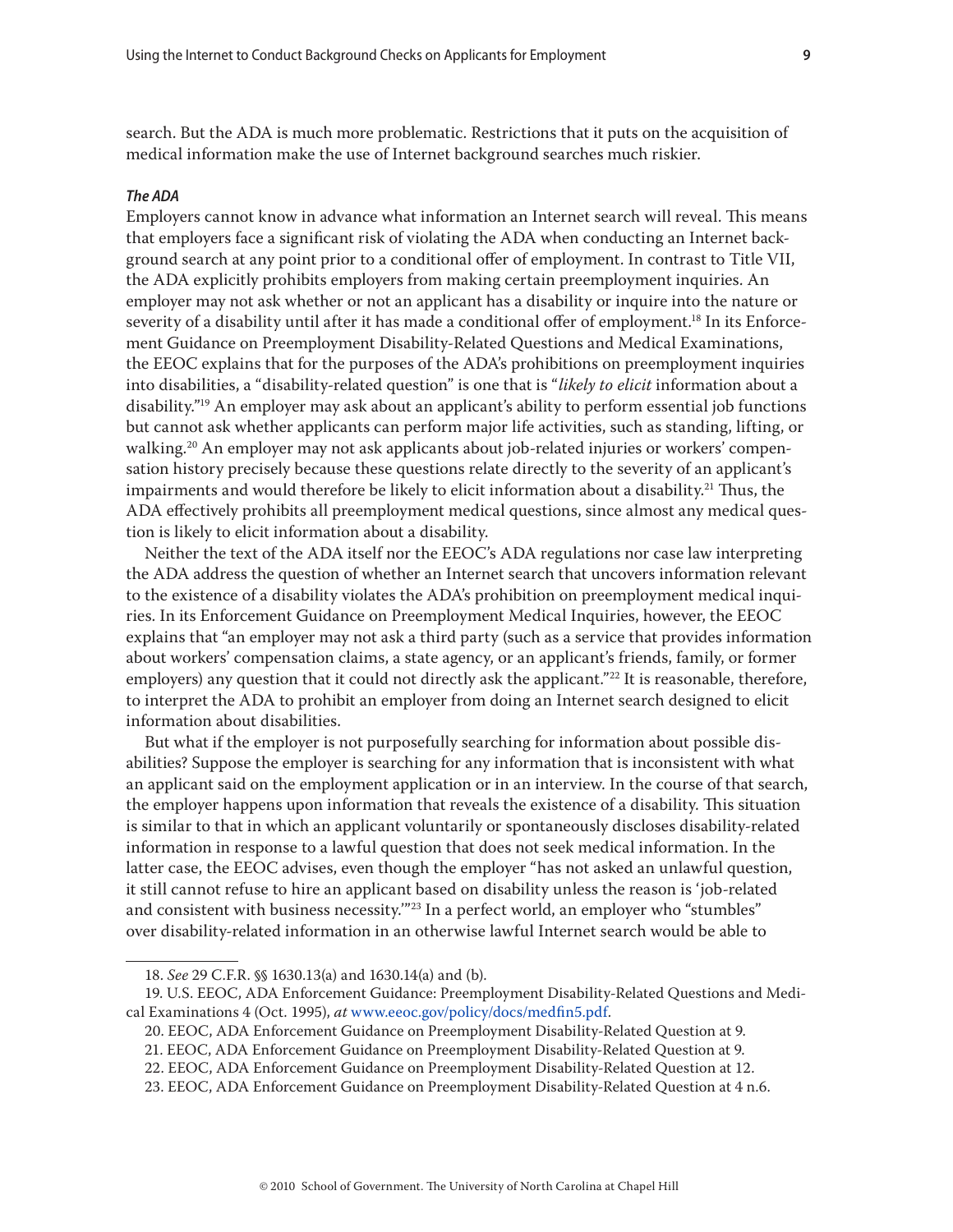distinguish itself from the employer who intentionally sought unlawful information. In the real world, however, an employer who unintentionally acquires disability-related information may have a hard time showing that its purpose in conducting an Internet search did not include learning information about possible disabilities.

Should employers assume that any Internet search performed before it makes a conditional offer of employment is one that violates the ADA? Or is only the pre-offer search that results in disclosure of a disability a violation of the ADA? Or is it only a search that the employer conducts for the purpose of uncovering disabilities a violation of the ADA? Since an employer cannot know in advance what information the search will produce, it may be in practice a distinction without a difference. For this reason, no North Carolina public employer should conduct preoffer Internet searches without first seeking the advice of its city, county, or agency attorney.

## *GINA*

Title II of the Genetic Information Nondiscrimination Act (42 U.S.C. §§ 2000ff–2000ff-11) prohibits employers from using genetic information in hiring decisions and other employment matters. In the context of hiring, the term "genetic information" means information about the genetic tests of an applicant or an applicant's family members as well as information about the "manifestation" of any disease or disorder in an applicant or an applicant's family members.<sup>24</sup> Like the ADA, GINA not only prohibits employers from discriminating in hiring, it also prohibits employers from requesting or requiring medical or genetic information from an applicant.<sup>25</sup> Unlike the ADA, GINA does not allow for post-offer inquiries. Genetic information is off-limits to the employer at all times.

GINA contains certain exceptions to the rule that an employer may not seek genetic information—in contrast to the ADA. An employer does not violate GINA where it inadvertently obtains family medical history—this is the so-called "water cooler rule," which recognizes the fact that sometimes employers overhear family medical information and sometimes employees volunteer family medical information in the course of more general conversations.<sup>26</sup> Similarly, an employer is not liable under GINA for obtaining information that is commercially or publicly available. The statute itself refers to newspapers, magazines, periodicals, and books as permissible public sources for genetic information about applicants and employees.<sup>27</sup> The EEOC's proposed GINA regulations include genetic information obtained from publicly accessible electronic media, such as the Internet, television, and movies.<sup>28</sup>

An employer would not, then, violate GINA when it does an Internet search on an applicant for employment, even if that search turned up genetic information available on a public website. Nevertheless, GINA prohibits employers from making decisions based on genetic information, however learned. Possession of genetic information may lend itself to the assumption that it was used to discriminate, and the wise employer will actively seek to avoid acquiring any such information.

- 26. *See* 42 U.S.C. § 2000ff-1(b)(1).
- 27. *See* 42 U.S.C. § 2000ff-1(b)(4).
- 28. *See* 29 C.F.R. § 1635.8(b)(4).

<sup>24.</sup> *See* 42 U.S.C. § 2000ff(4)(A)(iii).

<sup>25.</sup> *See* 42 U.S.C. § 2000ff-1(b).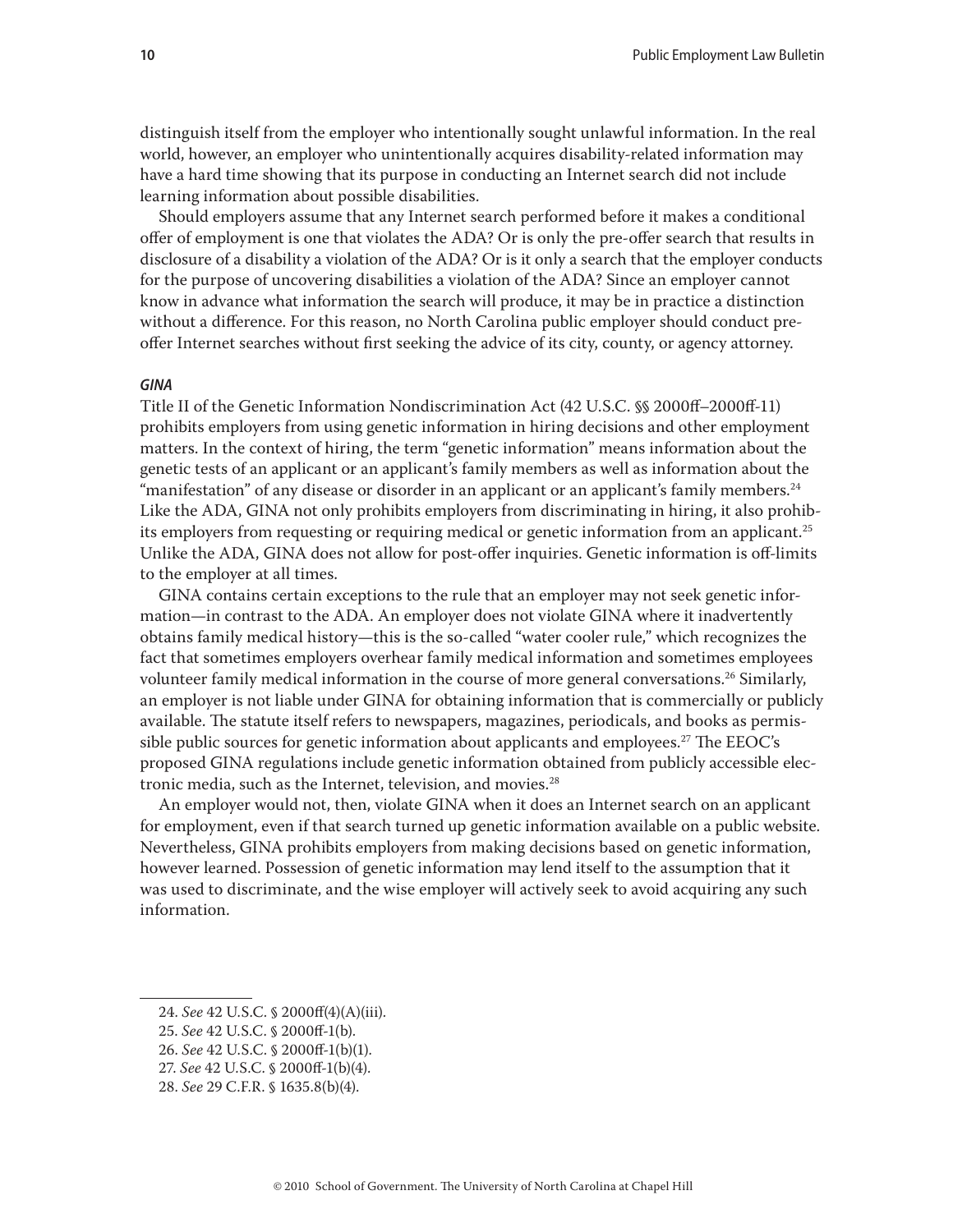## **Internet Search Reveals Sexually Explicit Material Related to the Applicant**

Consider the following scenario:

*As part of the Internet background check on Patricia, another applicant for the accountant position, Mary finds Patricia's personal Facebook page. The page has a number of photographs, including ones of Patricia with colleagues from her current job as well as two photographs of Patricia alone. The first of these solo shots is captioned "fresh out of the shower" and depicts Patricia posing bare-shouldered. The other is a hazy, seminude photograph of Patricia.*

*Mary advises the finance director that they have received an application from someone who meets the position's preferred qualifications but that an Internet background check has revealed semipornographic photographs of the applicant. In accordance with the city's personnel policy, which requires employees to refrain from behavior both on and off-duty that would reflect poorly on the city, Mary will not forward Patricia's application to the department and will send her a standard form rejection letter.*

*A friend of Patricia's, who works for the town, tells Patricia the reason the town has rejected her application. Patricia is outraged. She consults an attorney, complaining that the photographs and their captions are expressive statements and that the city of Paradise has violated her First Amendment right to freedom of speech and expression.*

Has the city acted unlawfully by rejecting Patricia's application because of the photographs on her Facebook page? No. Electronic expression is no different from speech voiced out loud or from communication in the form of printed words or photographs in a newspaper. The same First Amendment tests apply to *all* public applicant and public employee speech and communication. Whether or not the city of Paradise can refuse to hire an applicant because of an Internet posting depends on the nature of the applicant's posting.

Only speech on matters of public concern is constitutionally protected.<sup>29</sup> The first question that must be asked about an applicant's speech, therefore, is whether it was expression related to a private matter or whether the applicant spoke or posted as a citizen on a matter of public concern.30 What are matters of public concern? Matters of public concern usually involve

30. Although most First Amendment public employment cases arise in circumstances where a public employee has been terminated on the basis of his or her speech, the U.S. Supreme Court has made clear that the same protections and analysis apply in cases involving a failure to hire an applicant because of something that the applicant said or wrote. See Perry v. Sindermann, 408 U.S. 593, 597–98 (1972) (First Amendment prohibited state college from not renewing a professor based on his public criticisms of the college administration). *See also* Rutan v. Republican Party of Illinois, 497 U.S. 62, 79 (1990) (hiring

<sup>29.</sup> *See* Mt. Healthy City Sch. Dist. Bd. of Educ. v. Doyle, 429 U.S. 274, 283–84 (1977) (teacher's claim that he was not rehired because of his public criticisms of dress code was cognizable First Amendment retaliation claim; burden on school district to show that it would have reached the same decision even in the absence of the speech at issue); Perry v. Sindermann, 408 U.S. 593, 597–98 (1972) (First Amendment prohibited state college from not renewing a professor based on his public criticisms of the college administration). *See also* Rutan v. Republican Party of Illinois, 497 U.S. 62, 79 (1990) (hiring decisions based on party affiliation and support violate First Amendment rights to free speech and association). *See also* Maniates v. Lake County Oregon, 2009 WL 395159 (D. Ore. 2009) (applicant offered no evidence to prove that county's refusal to hire her was in retaliation for protected speech); Ruscoe v. Hous. Auth. of the City of New Britain, 259 F. Supp. 2d 160, 170 (D. Conn. 2003).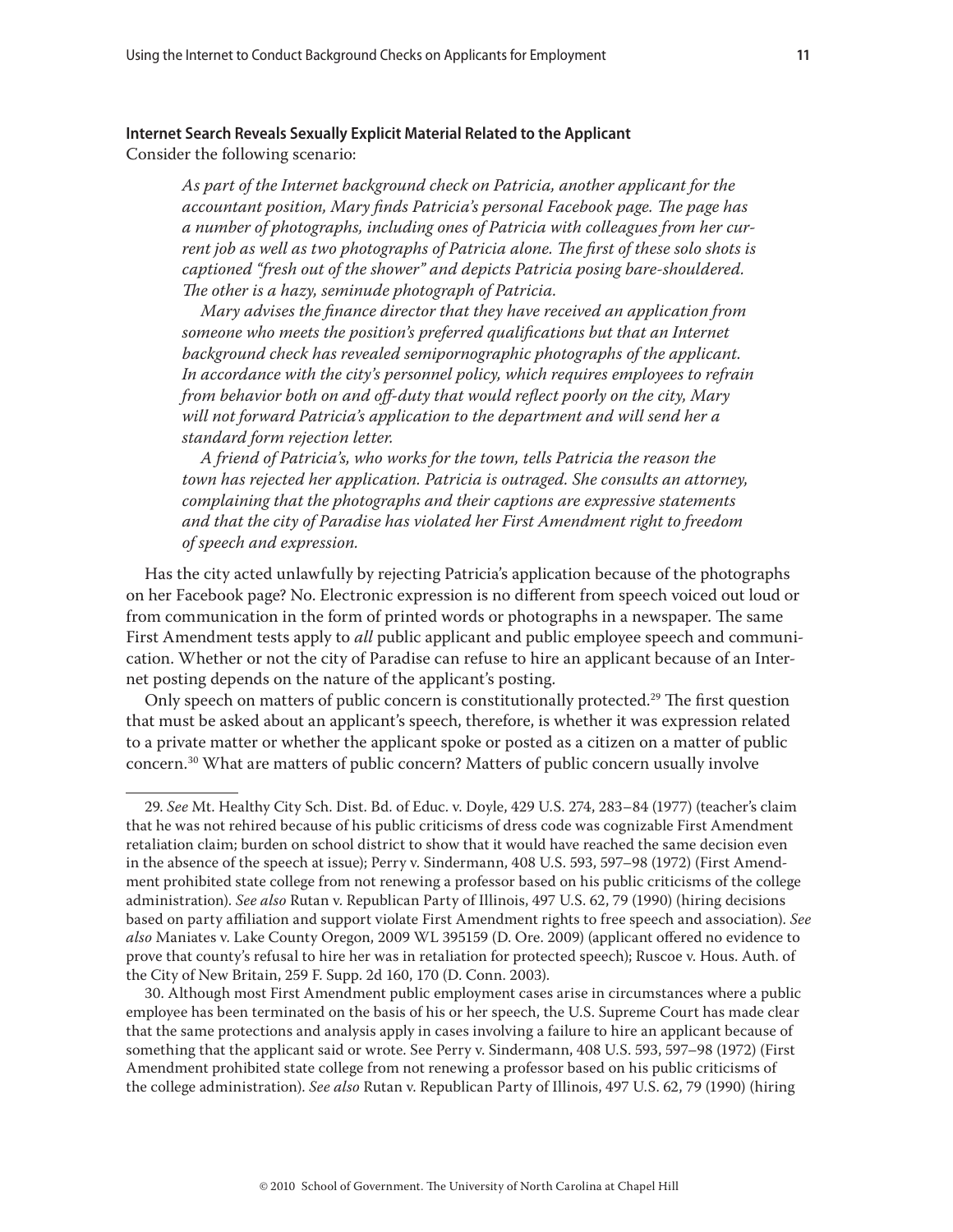- charges of illegal action, abuse of authority or power, and fraud, corruption, or waste;<sup>31</sup>
- $\bullet$  matters suitable for legislative attention;<sup>32</sup>
- allegations of pervasive racial discrimination in a government agency;
- questions regarding public safety.33

Whether or not the statements were made in a public forum is not the deciding factor—the test is whether the matter is one in which "free and open debate is vital to informed decisionmaking by the electorate." <sup>34</sup>

Here it is clear that the photographs on Patricia's Facebook page are personal in nature and do not address matters of public concern. They are not, therefore, entitled to First Amendment protection. The U.S. Supreme Court's decision in the case *City of San Diego, California v. Roe* is instructive in this regard. The *Roe* case involved a San Diego police officer who had been terminated for offering sexually explicit videos—featuring him in a generic "police" uniform—for sale online. Roe sued the city, claiming he was terminated for speech that was protected by the First Amendment. The Supreme Court held against Roe. Although it noted that the boundaries of what constitutes "public concern" are not well-defined, it nonetheless found that in the context of the First Amendment, public concern is "something that is a subject of legitimate news interest; that is, a subject of general interest and of value and concern to the public at the time of publication." Applying that definition, it found that there was "no difficulty" in concluding that Roe's expression as made through his videos and online promotion and sale of them did not qualify as a matter of public concern and that his termination was not in violation of the First Amendment.35 As in the *Roe* case, there is no basis for thinking that the photographs on Patricia's Facebook page would be of general interest to the community.36

## **Internet Search Reveals Applicant's Complaints about Her Current Employer**

Not all Internet speech is so clearly outside the protections of the First Amendment.

*Sarah, another applicant for the accountant position, has been writing a blog for some time. Some of her postings are personal in nature and describe things that* 

decisions based on party affiliation and support violate First Amendment rights to free speech and association); Hubbard v. Adm'r, Envtl. Prot. Agency, 735 F. Supp. 435, 437–38 (D.D.C. 1990) (evidence demonstrated that applicant was rejected for exercise of First Amendment rights). Where the speaker is an applicant and not an employee, the *Garcetti* prong of the First Amendment analysis—did the employee speak in the course of his or her official duties?—does not apply here. See Garcetti v. Ceballos, 547 U.S. 410 (2006).

31. Hughes v. Bedsole, 913 F. Supp. 420, 428 (E.D.N.C. 1994) (citing Jurgensen v. Fairfax County, Va., 745 F.2d 868, 871 (4th Cir. 1984)).

- 32. Lewis v. Blackburn, 734 F.2d 1000, 1004–05 (4th Cir. 1984).
- 33. Cutts v. Peed, 17 F. App'x 132, 2001 WL 963728 (4th Cir. 2001).
- 34. Connick v. Myers, 461 U.S. 138, 145 (1983).
- 35. City of San Diego, California v. Roe, 543 U.S. 77, 83–84 (2004).

36. *See also* Marshall v. Mayor and Alderman of City of Savannah, Georgia, 2010 WL 537852 (11th Cir. 2010) (not for publication in the Federal Reporter). Marshall was terminated from her position as a city firefighter after posting pictures of herself with the fire and rescue squad on the same page as pictures showing her bare-shouldered and with a bare backside. She challenged her termination as a violation of Title VII's prohibition on gender discrimination and as a violation of her First Amendment rights. The district court found that her speech as displayed on her MySpace page was not entitled to First Amendment protection, a decision she did not appeal before the Eleventh Circuit.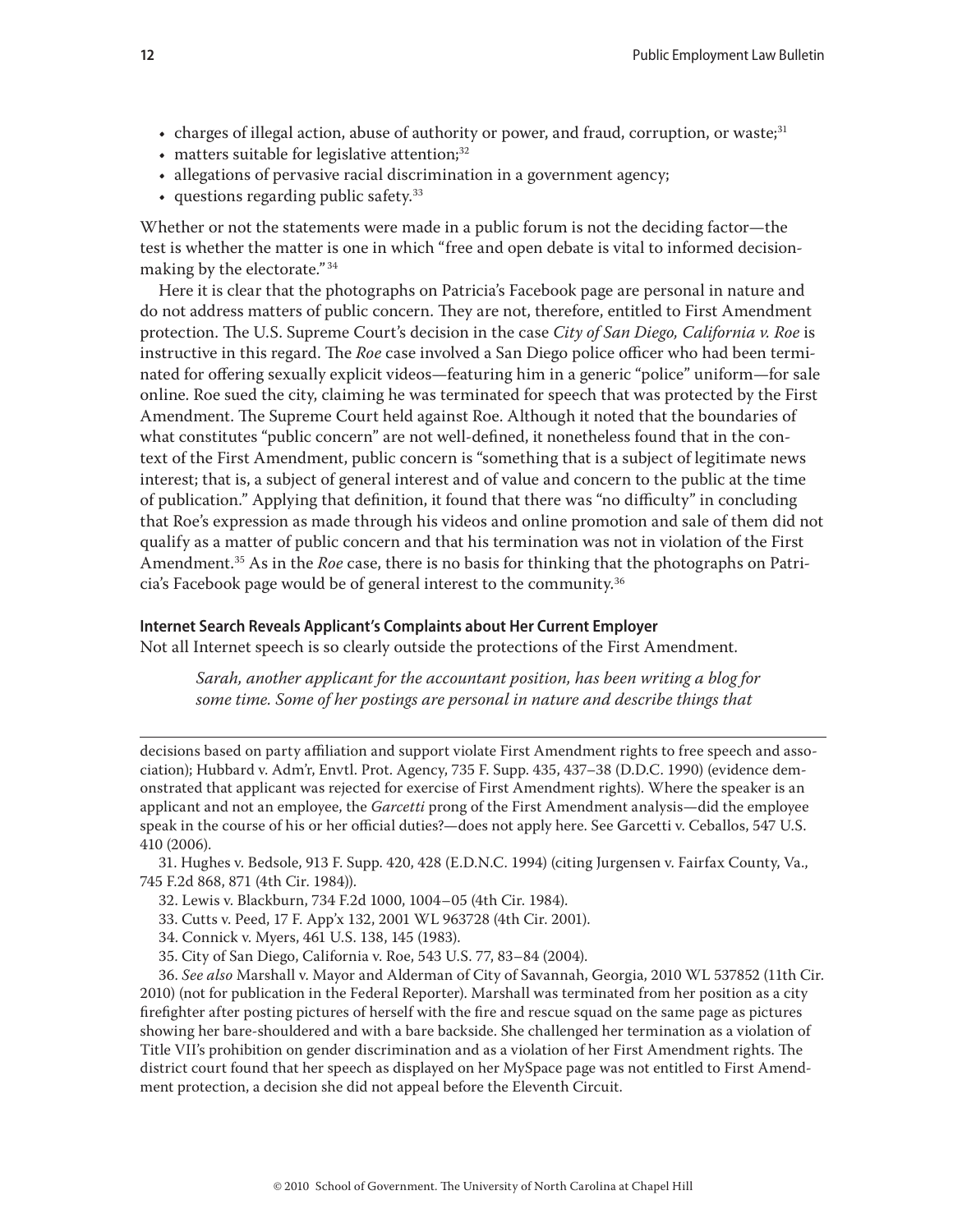*have happened to her and trips she has taken. Others discuss current events on both the national and local level.*

*Sarah works for Nuttree, a neighboring town. One of Sarah's blog posts concerns what she perceives to be the town manager's favoritism of employees who play on the town's softball team. Her comments range from declarations that she plays softball well enough to be on the team to such rhetorical questions as "Who would want to spend more time with losers like these?" Sometimes she refers to the team as a bunch of "dumb jocks."*

Sarah's posts would leave many prospective employers feeling uncomfortable. They seem mean-spirited. They also seem unwise—Sarah's blog is a public website, and her supervisors and colleagues could easily read what she has written. A prospective employer might well wonder how someone like Sarah would affect workplace morale. There is no question that a *private employer* could refuse to hire Sarah on the basis of her blog posts. *Private employers* have no duty to respect the free speech rights of their applicants and employees. Public employers also could likely refuse to hire Sarah since her remarks are not on a matter of public concern but instead address her personal views on her job prospects and her feelings about her individual work environment. The mere fact that her workplace is a government workplace is not enough to turn her complaints into matters of public concern.<sup>37</sup>

But what if one of Sarah's blog posts concerns what Sarah perceives to be second-class treatment of Nuttree's female employees? Suppose that Sarah notes that relatively few women hold the position of department head and that she questions the recent promotions of several male employees into positions where one would have expected female colleagues to have been strong contenders. Or that, on her blog, Sarah muses about her own prospects on Nuttree's career ladder?

A blog post such as this also is likely to give employers pause. Sarah appears to be a disgruntled employee. Again, the fact that she has posted her concerns and speculations on a website that is open for all to read may lead a prospective employer to wonder whether Sarah is a troublemaker—the sort of employee who will stoke other employees' dissatisfactions and lower morale. As in the previous example, a prospective employer might question Sarah's judgment.

At first blush, it appears that Sarah's second blog post is much like the first—a complaint about individual work environment—and is not entitled to First Amendment protection because it does not address a matter of public concern. The courts, however, generally have made a distinction between employee speech that concerns discriminatory policies or practices by public employers and speech that concerns more generalized instances of alleged unfair workplace treatment of the speaker. The former generally is treated as protected speech, while the latter is not. Rejecting Sarah for the accountant position based on the second blog posting could be unlawful.

## *Discriminatory Employment Practices as Matters of Public Concern*

Two cases from the Fourth Circuit Court of Appeals illustrate this distinction. The first case, *Love-Lane v. Martin*, involves employee speech that couples a claim of racially discriminatory treatment of an employee with one of racially discriminatory treatment of a school's African-

<sup>37.</sup> *See Connick*, 461 U.S. 138; Hughes v. Bedsole, 913 F. Supp. 420, 428 (E.D.N.C. 1994) (personal grievances concerning working conditions do not qualify as matters of public concern).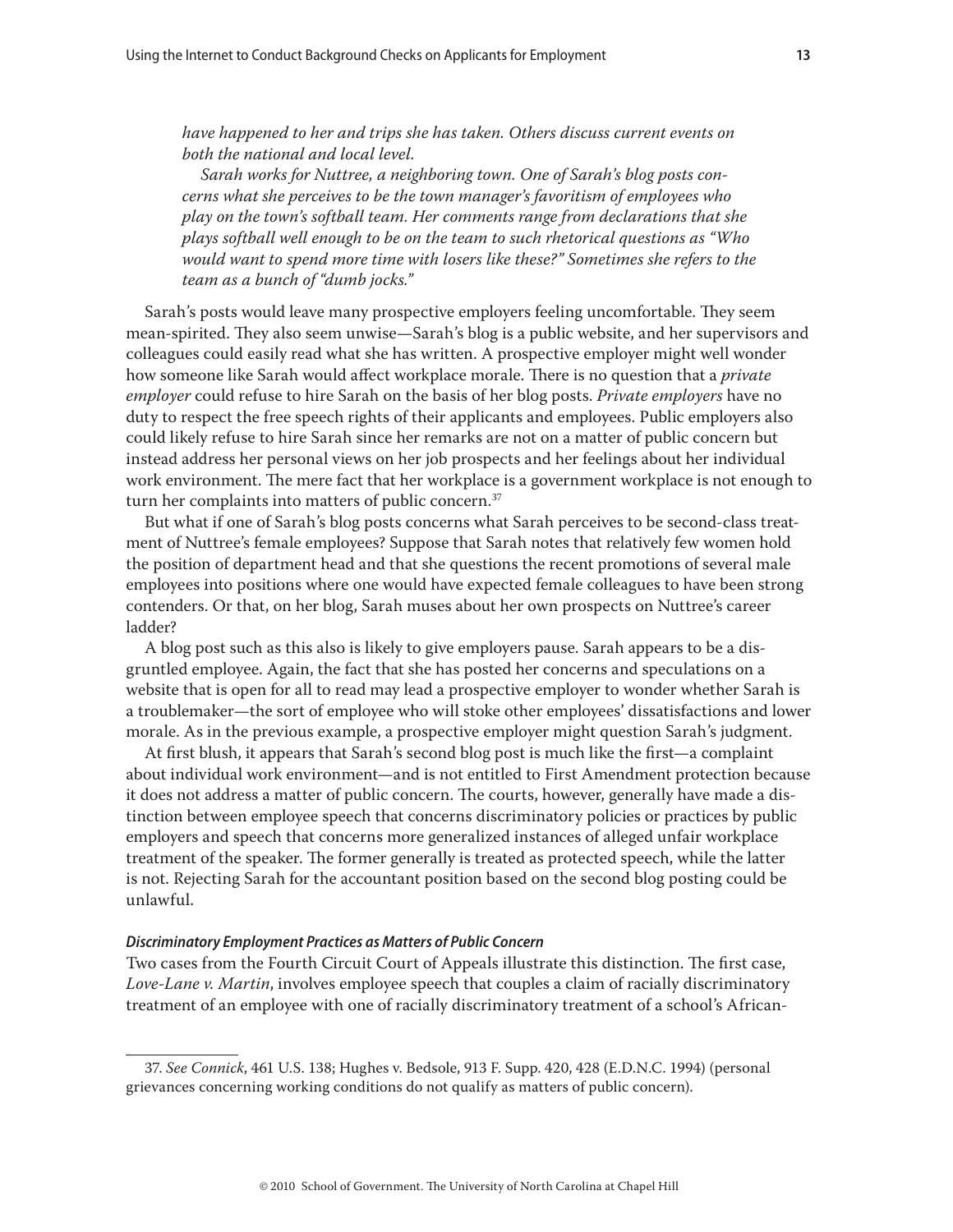American students.38 In the *Love-Lane* case, the county school board demoted the plaintiff, an African-American assistant principal, to a teaching position. The school board claimed it had demoted her because of her poor performance in an administrative capacity. Love-Lane alleged that she was demoted because of her race and because she repeatedly spoke out against specific disciplinary practices at her school that she viewed as discriminatory against African-American students. On appeal, a threshold issue before the Fourth Circuit was whether Love-Lane's speech was on a matter of public concern. The court said that it was. Discriminatory discipline within the school, the Fourth Circuit said, was a matter of public concern to many in the community, including teachers, parents, and students and was not related to a private issue between Love-Lane and her employer,<sup>39</sup> noting that as a matter of law, discrimination is generally held to be of public concern.

The Supreme Court has made it clear that statements about a "[s]chool [d]istrict's allegedly racially discriminatory policies involve[] a matter of public concern." . . . We, too, have repeatedly recognized that a public employee's speech about racially discriminatory practices . . . involves a matter of public concern."40

In the second case, *Campbell v. Galloway*, the Fourth Circuit acknowledged that not every statement about alleged discriminatory treatment of an individual employee involves a matter of public concern. It declined, however, to articulate a bright-line rule, as some other circuits have done.41 The Second, Seventh, and Eleventh Circuits, for example, have found a claim of discrimination against an individual employee to be a matter of personal and *not* public concern.42 In the *Campbell* case, by contrast, the Fourth Circuit identified the proper approach as "a case- and fact-specific inquiry" and found that a female police officer's complaints about gender discrimination were a matter of public concern. Persuasive to the court in this case was the fact that the employee complained not only about the multiple instances of inappropriate conduct on the part of male supervisors toward her, but also about their repeated inappropriate conduct toward other female employees of the town as well as toward suspects and witnesses.<sup>43</sup>

Even though the Fourth Circuit declined to articulate a bright-line rule with respect to speech involving claims of a public employer's unlawful discrimination, the court's tendency has been to find First Amendment protection in such cases. This is so even where the allegations are limited to discriminatory treatment of a single employee. In *Hensley v. Horne*, for example, the Fourth Circuit held that a town employee had a First Amendment right to speak to investigators inquiring into a co-worker's claim that their supervisor had sexually harassed her.<sup>44</sup> The court

<sup>38.</sup> Love-Lane v. Martin, 355 F.3d 766 (4th Cir. 2004).

<sup>39.</sup> *See Love-Lane*, 355 F.3d at 775–78.

<sup>40.</sup> *See Love-Lane*, 355 F.3d at 776 (citing Connick v. Myers, 461 U.S. 138, 146 (1983)), Seemuller v. Fairfax County Sch. Bd., 878 F.2d 1578, 1582 (4th Cir. 1989), Arvinger v. Mayor & City Council of Baltimore, 862 F.2d 75, 78 (4th Cir. 1988).

<sup>41.</sup> Campbell v. Galloway, 483 F.3d 258, 268–69 (4th Cir. 2007).

<sup>42.</sup> *See*, *e.g.*, Saulpaugh v. Monroe Cmty. Hosp., 4 F.3d 134, 143 (2d Cir. 1993); Gray v. Lacke, 885 F.2d 399, 411 (7th Cir. 1989); Morgan v. Ford, 6 F.3d 750, 755 (11th Cir. 1993).

<sup>43.</sup> *See Campbell*, 483 F.3d at 269–70.

<sup>44.</sup> *See* Hensley v. Horne, 297 F.3d 344, 347 (4th Cir. 2002) (qualified immunity defense denied as *Pickering* rule establishing public employee's First Amendment right to speak on matters of public concern was clearly established at time of alleged retaliatory conduct). *See* also Peters v. Jenney, 327 F.3d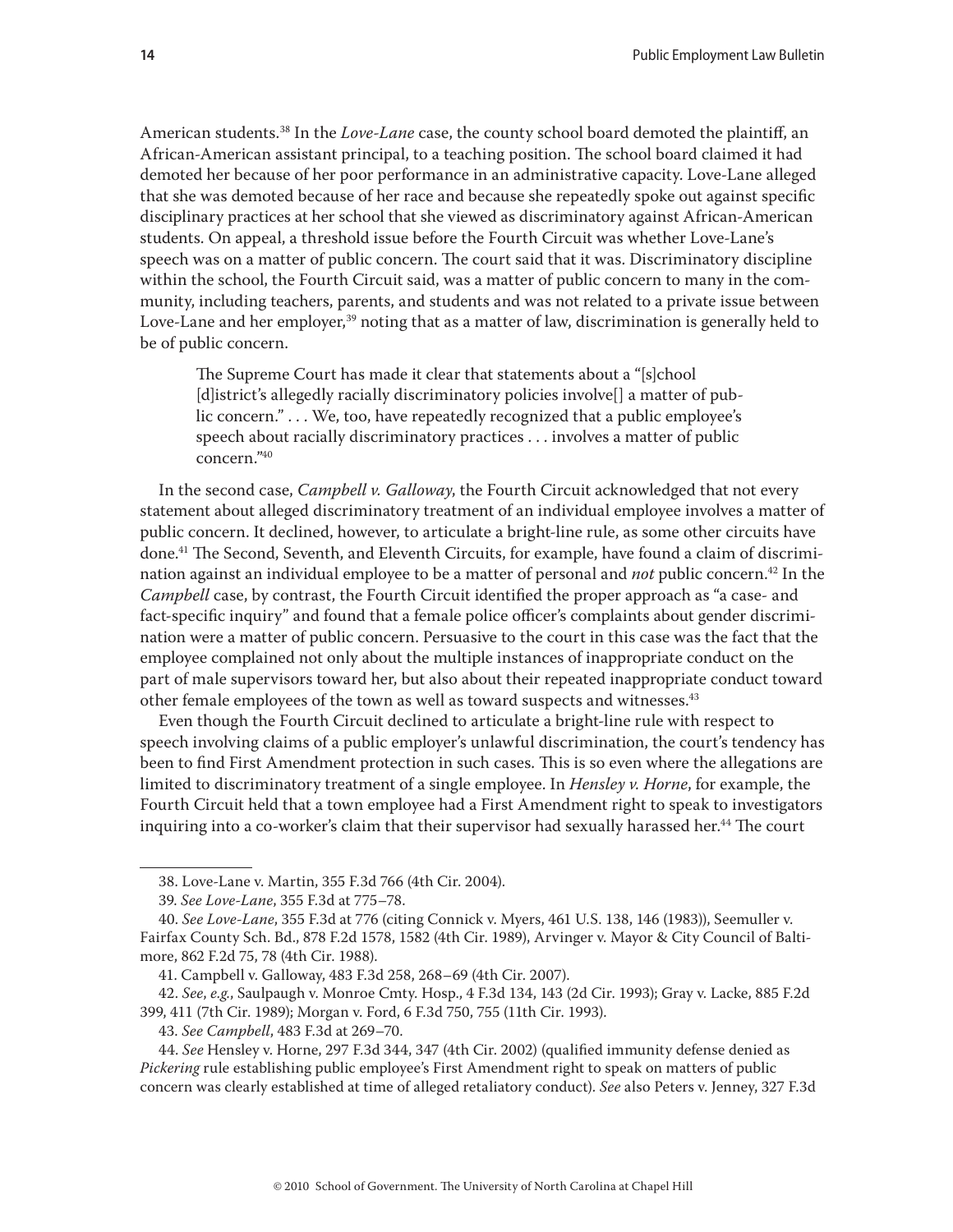is not so likely to find First Amendment protection where the interests of a single employee are involved but unlawful discrimination is not at issue. In *Kirby v. City of Elizabeth City*, for example, the Fourth Circuit deemed that a police officer's testimony about the maintenance history of a particular police car in support of a fellow officer's personnel grievance was not a matter of public concern.45

So, what about Sarah's blog posts about pervasive gender discrimination by the town of Nuttree? Fourth Circuit precedents suggest that because she has made claims of unlawful discrimination affecting both herself and female employees generally, her speech would be considered a matter of public concern. Does that mean that the city cannot reject Sarah? That it must hire her if she is otherwise the most qualified applicant? Not necessarily. As with any First Amendment employee or applicant free speech analysis, the answer to this question will be unclear until the interest of the public employer in providing government services efficiently is weighed against the free speech interests of the applicant.

## *Balancing the Interests of the Public Employer against the Applicant's Right to Free Speech*

As discussed above, if the applicant's Internet posting or speech does not address a matter of public concern, then the communication is not entitled to First Amendment protection and the employer is free to reject the applicant on the basis of what he or she has said or written. If, however, the applicant's speech does address a matter of public concern—such as unlawful discrimination—the question of whether or not it may form the basis of a rejection is determined by application of what is known as the *Pickering* balancing test. The *Pickering* test (first set forth by the U.S. Supreme Court in the case *Pickering v. Board of Education*<sup>46</sup> requires a court to weigh an applicant's interest in speaking out about a matter of public concern and the government employer's legitimate and substantial interests in providing public services efficiently.<sup>47</sup> Factors that the courts will consider include the effect of the applicant's speech on the employer's ability to maintain discipline and harmonious working relationships, whether the applicant's speech would adversely affect a working relationship in which personal loyalty and confidence were especially required, and whether the applicant's statements would impede the proper performance of his or her prospective duties or interfere with the regular operation of the employing agency.48

In the hypothetical case of Sarah, it seems unlikely that the city of Paradise could make the case that her postings on gender discrimination at the town of Nuttree would interfere with her

<sup>307, 321–23 (4</sup>th Cir. 2003) (school administrator's allegations that she was not renewed because of her opposition to racially discriminatory practices in school district's gifted program stated cause of action for retaliation in violation of free speech rights); Wyckoff v. Maryland, 522 F. Supp. 2d 730, 738 (D. Md. 2007) (following *Campbell*, allegations of discriminatory promotional practices within police department are matter of public concern, even if allegations relate only to one officer's experience).

<sup>45.</sup> *See* Kirby v. Elizabeth City, North Carolina, 388 F.3d 440, 446–47 (4th Cir. 2004) ("the relative unreliability of a single police vehicle simply is not of sufficient significance to attract the public's interest"). Note that the court found that the officer's complaint that the police chief had retaliated against him for his testimony about the vehicle was itself a matter of public concern because retaliation for allegedly truthful speech could have a chilling effect on other officers.

<sup>46. 391</sup> U.S. 563, 568 (1968).

<sup>47.</sup> *See Pickering*, 391 U.S. at 568; Mt. Healthy City Sch. Dist. Bd. of Educ. v. Doyle, 429 U.S. 274, 284 (1977).

<sup>48.</sup> *See Pickering*, 391 U.S. at 569–70.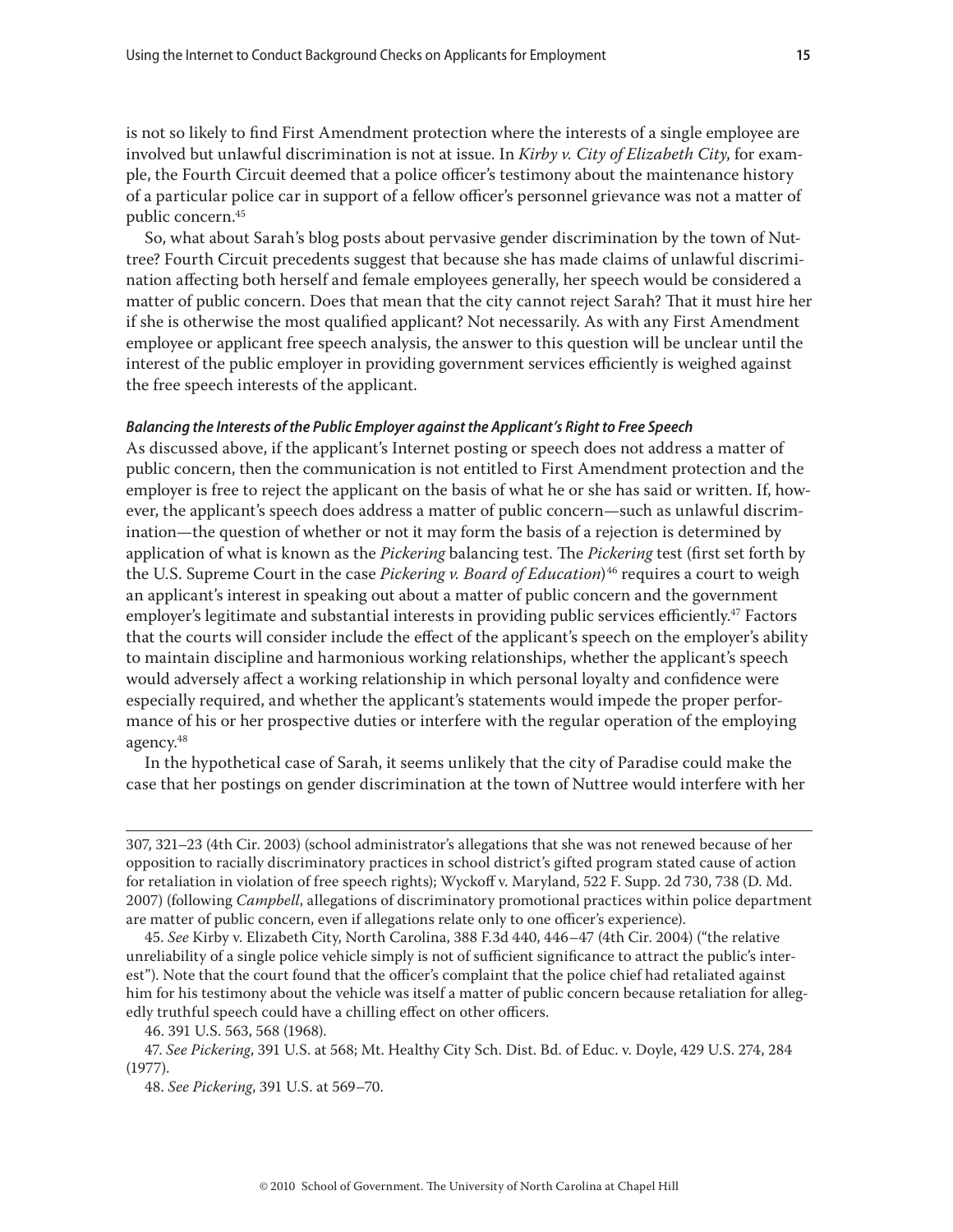duties in the Paradise finance department, were she hired. Neither prospective working relationships, personal loyalty, nor the regular operation of the finance department are likely to be compromised since none of the persons whom she accused of discrimination would work with her in Paradise. Could the city claim that her prospective supervisors and co-workers are likely to view her with suspicion and worry that she will accuse them of unlawful behavior? That sort of rationalization may simply be too speculative to withstand the court's scrutiny. It seems likely that a court would hold that it is unconstitutional for the city of Paradise to reject Sarah's application because she has said that the town of Nuttree discriminates against women.

Still, the city does not necessarily have to hire Sarah. Its obligation merely extends to considering her qualifications and comparing them to those of others. If she is not the best candidate for the job, the city may reject her. An employer may reject an applicant who has spoken on a matter of public concern if it would have reached the same decision in the absence of the protected speech.<sup>49</sup>

## **Internet Searches and Privacy Considerations**

Is an Internet background check an actionable invasion of an applicant's privacy? Suppose that Emily, the applicant who posted a picture of herself entitled "drunken pirate," learns that the city has conducted an Internet background check and is upset. To Emily, the city's look at her social media pages feels like a violation of her personal privacy, even though she herself took no steps to restrict access to her personal information. Tough. As a legal matter, Emily's subjective expectation of privacy is irrelevant.

Neither federal or state employment laws nor general privacy laws prohibit an employer from using an Internet search engine to find online information about a job applicant. An employer is as free to do so, as is any individual curious about a person in the news, a neighbor, a new acquaintance, or a possible romantic interest. Just as it is legal to view Google, Yahoo, Bing, or other search engine results about a job applicant, so too an employer may view information that is publicly posted on networking sites whether they are professional networking sites, like LinkedIn, or social networking sites, like Facebook, MySpace, or Buzz.

When someone posts information on a website, be it Facebook, MySpace, or an online photo gallery site like Snapfish, he or she assumes the risk that the posted information will be accessible to the public.<sup>50</sup> People posting such information often believe that their posts will not show up in search engine results. But social networking sites have been known to change their privacy policies faster than their users realize, and information or photographs that were "private" at the time of posting suddenly become public when the site's privacy policy changes.<sup>51</sup> In no instance where information is public does the employer bear any liability for a violation of privacy rights.

51. For example, Facebook recently changed the policy whereby it had allowed so-called third-party "apps" and websites access to its members' personal information and to that of individual members' "friends" without notifying the members in question. See Chris Conley, "Facebook Addresses Several

<sup>49.</sup> *See Mt. Healthy*, 429 U.S. at 287. The nexus causation can be established either directly by evidence of retaliatory animus or indirectly by circumstantial evidence. *See* Ziskie v. Mineta, 547 F.3d 220, 229 (4th Cir. 2008) (plaintiff failed to show causal connection between plaintiff's action and adverse employment decision as is required in a retaliation case); Gibson v. Fluor Daniel Servs. Corp., 218 F. App'x 177, 180 (4th Cir. 2008) (same); Baqir v. Principi, 434 F.3d 733, 748 (4th Cir. 2006) (same).

<sup>50.</sup> *See, e.g.*, Four Navy Seals v. Associated Press, 413 F. Supp. 2d 1136 (S.D. Cal. 2005) (plaintiffs who allowed themselves to be photographed and the photographs posted on Internet photo gallery site had no reasonable expectation of privacy under the California Constitution).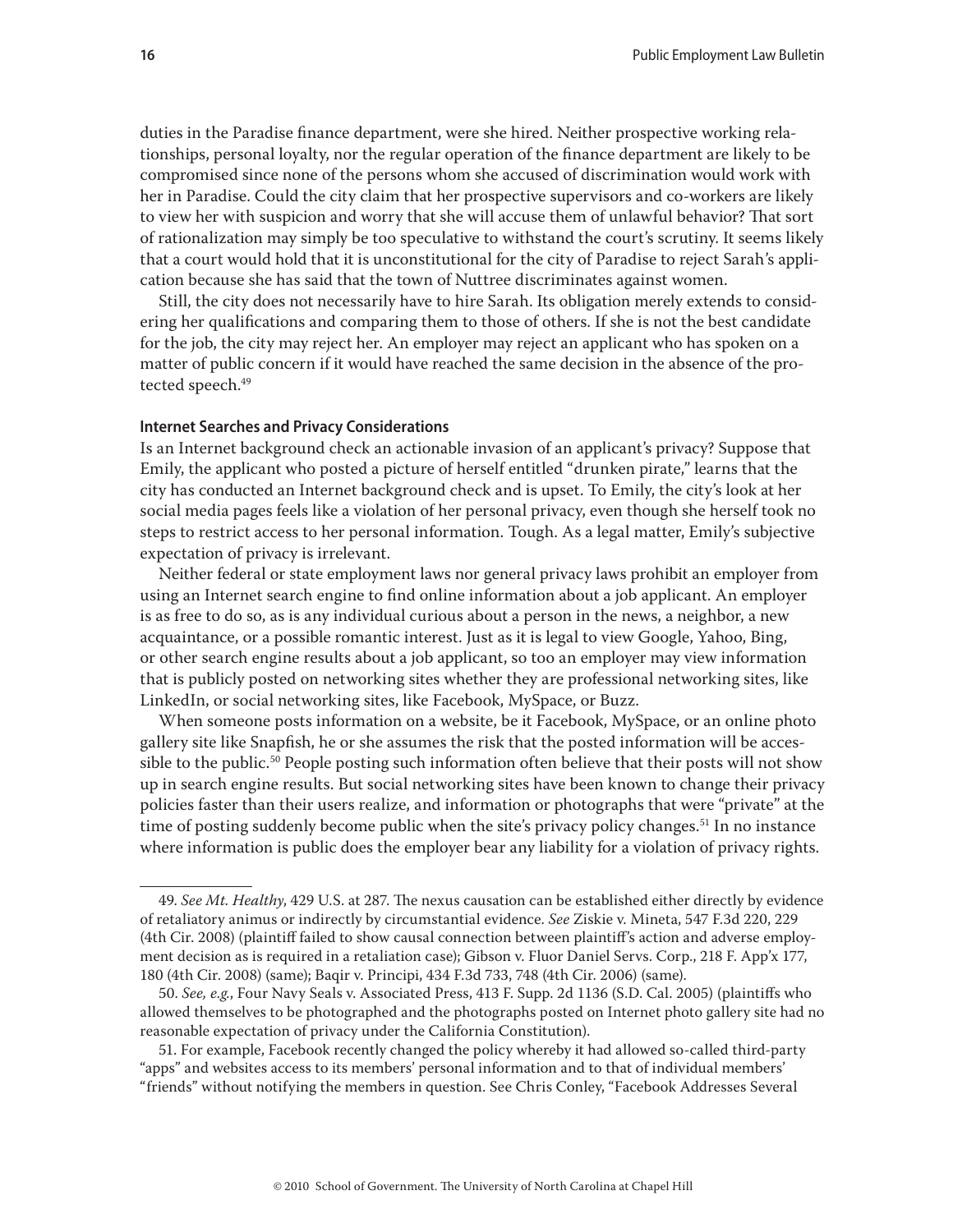### **When an Employer Accesses Nonpublic Information**

Consider the following scenario:

*Over in Bad Mountain, where Mary's friend Rob is in charge of human resources, things have become tense. An exposé in the local newspaper about alleged wrongdoing by a town employee has put the town in a defensive position. Rob is under considerable pressure from the council to vet new hires more thoroughly. For this reason, Rob decides he must access not only the public part of applicants' Facebook pages, but also their private pages. He considers three options. His first option is to find out if there is a current employee who is a "friend" of the applicant with access to their private pages. If so, Rob can ask the employee to give Rob access. The second option is to ask his brother, a master hacker, to hack into the applicant's account. The third option is to ask each person called in for an interview to pull up their Facebook page while Rob looks over their shoulder.*

## **Unauthorized Access to Stored Communications Is Illegal**

Are any of these options lawful? The first two options that Rob considers are unlawful. Rob can neither use another employee's log-in information to access an applicant's Facebook page nor engage a hacker to view it without violating the federal Stored Communications Act, Title II of the Electronic Communications Privacy Act.

The Stored Communications Act (SCA) makes it illegal intentionally to access a network through which an electronic communication service is provided *without authorization* and to obtain access to wire or electronic communications while they are in electronic storage.52 Social media pages and communications fall within the act's definition of "electronic communication" as "any transfer of signs, signals, writing, images, sounds, data, or intelligence of any nature transmitted in whole or in part by a wire, radio, electromagnetic, photoelectronic or photooptical system that affects interstate or foreign commerce."<sup>53</sup> Thus, if Rob uses his brother to hack into the social media site or coerces another employee to access it for him, he will have violated the SCA and be subject to both criminal and civil liability and face a minimum fine of \$1,000 per violation and imprisonment for no more than one year.<sup>54</sup>

What if the employee Rob asks to access an applicant's Facebook page agrees to do so? This is what happened in one New Jersey case. In *Pietrylo v. Hillstone Restaurant Group*, restaurant managers became concerned about what was being posted by members of a private MySpace chat group, all of whom were restaurant employees. The managers got access to the chat group by asking an employee who was an authorized user of the chat group to give them her log-in information. Although she had second thoughts about providing them with her log-in

Privacy Problems" (May 26, 2010), available on the "Issues" page of the American Civil Liberties Union of Northern California website at [www.aclunc.org/issues/technology/blog/facebook\\_addresses\\_several\\_](www.aclunc.org/issues/technology/blog/facebook_addresses_several_ privacy_problems.shtml) [privacy\\_problems.shtml](www.aclunc.org/issues/technology/blog/facebook_addresses_several_ privacy_problems.shtml). See also Boring v. Google Inc., 2010 WL 318281 \*3–\*4 (3d Cir. 2010) (plaintiffs claimed that Google had invaded their privacy by using a digital camera mounted on a vehicle to take a picture of their house and outlying property and to make that image available through its search engine; the court found that the plaintiffs had not been singled out or treated in an unusual fashion, and the intrusion was not one that a reasonable person would find highly offensive).

<sup>52.</sup> *See* 18 U.S.C. § 2701(a)(1).

<sup>53.</sup> *See* 18 U.S.C. § 2510(12).

<sup>54.</sup> *See* 18 U.S.C. § 2701(b)(2) for criminal penalties and § 2707(c) for civil penalties.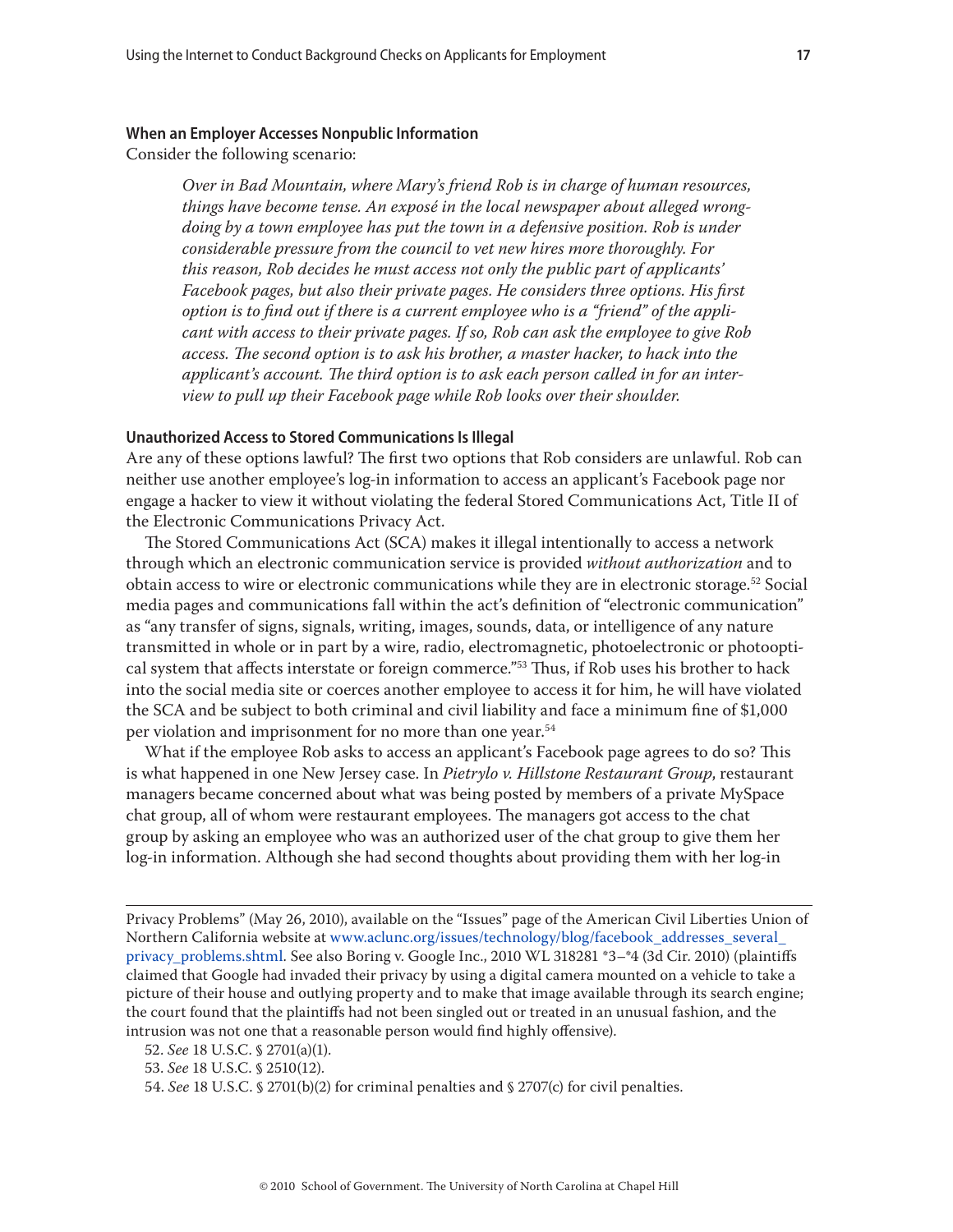information, the employee did not feel she could say no to her managers. In a suit for civil damages brought by other employee users of the chat group (some of whom were fired on the basis of their posts), the court found that by coercing a subordinate to give them access to the chat group the managers had intentionally and knowingly accessed stored communications without authorization in violation of the SCA.55

Rob should not ask another employee to help him access an applicant's Facebook page.

## **Asking Applicants to Display Their Social Media Pages and Posts**

What about Rob's third option, asking applicants to pull up their private social media pages as part of the in-person interview process? If the applicant did not want to do so, he or she could withdraw (or be rejected) as an applicant. There are no reported cases addressing whether such a practice would violate the SCA. At first blush, though, it seems that asking an applicant to disclose the content of their private Internet postings would be as coercive as asking employees to give management access to the private Internet postings of applicants or other employees. In the Fourth Amendment drug-testing context, however, the courts have found that the threat of taking away a job that an employee already has is more coercive than the threat of not considering an applicant for a job absent the test. For example, asking a public employee to undergo drug testing in the absence of reasonable suspicion to believe that the employee is using illegal narcotics is a violation of the Fourth Amendment's protections against unreasonable searches and seizures, and the courts will reinstate any employee who refuses to take a drug test under these circumstances. But public employers routinely ask all job *applicants* to undergo drug testing regardless of whether there is reason to think that an individual applicant is under the influence of illegal drugs. No federal court of appeals has ever found such practices coercive or unconstitutional. As the law stands now, an applicant does not have any legitimate expectation that he or she will be offered a particular job, and any applicant who does not wish to submit to a drug test may withdraw from consideration without a public employer being found to have acted unconstitutionally. Under the Fourth Amendment, the same analysis would likely apply to applicants who are asked to disclose their private Internet postings. They too can walk away from the interview process. Whether the same standard will apply to the SCA as it does to public employment and privacy rights under the Fourth Amendment remains to be seen.

## **A Note about Negligent Hiring**

One of the most frequent reasons employers cite for conducting Internet background searches, and social media searches in particular, is fear of a negligent hiring claim. North Carolina common law has recognized the tort of negligent hiring, whereby an employer is responsible for an injury caused by the negligent or intentional conduct of one its employees. In a negligent hiring case, the injured plaintiff must show that the employer knew or should have known that the employee was not fit to be hired for the particular job because it was foreseeable that the employee might harm someone like the plaintiff.

In North Carolina, claims of negligent hiring have rarely been successful. The North Carolina courts have consistently held that employers do not have a general duty to check the criminal history of an applicant or employee, even when the position requires the employee to go into

<sup>55.</sup> *See* Pietrylo v. Hillstone Restaurant Group, 2009 WL 3128420 (D.N.J. 2009).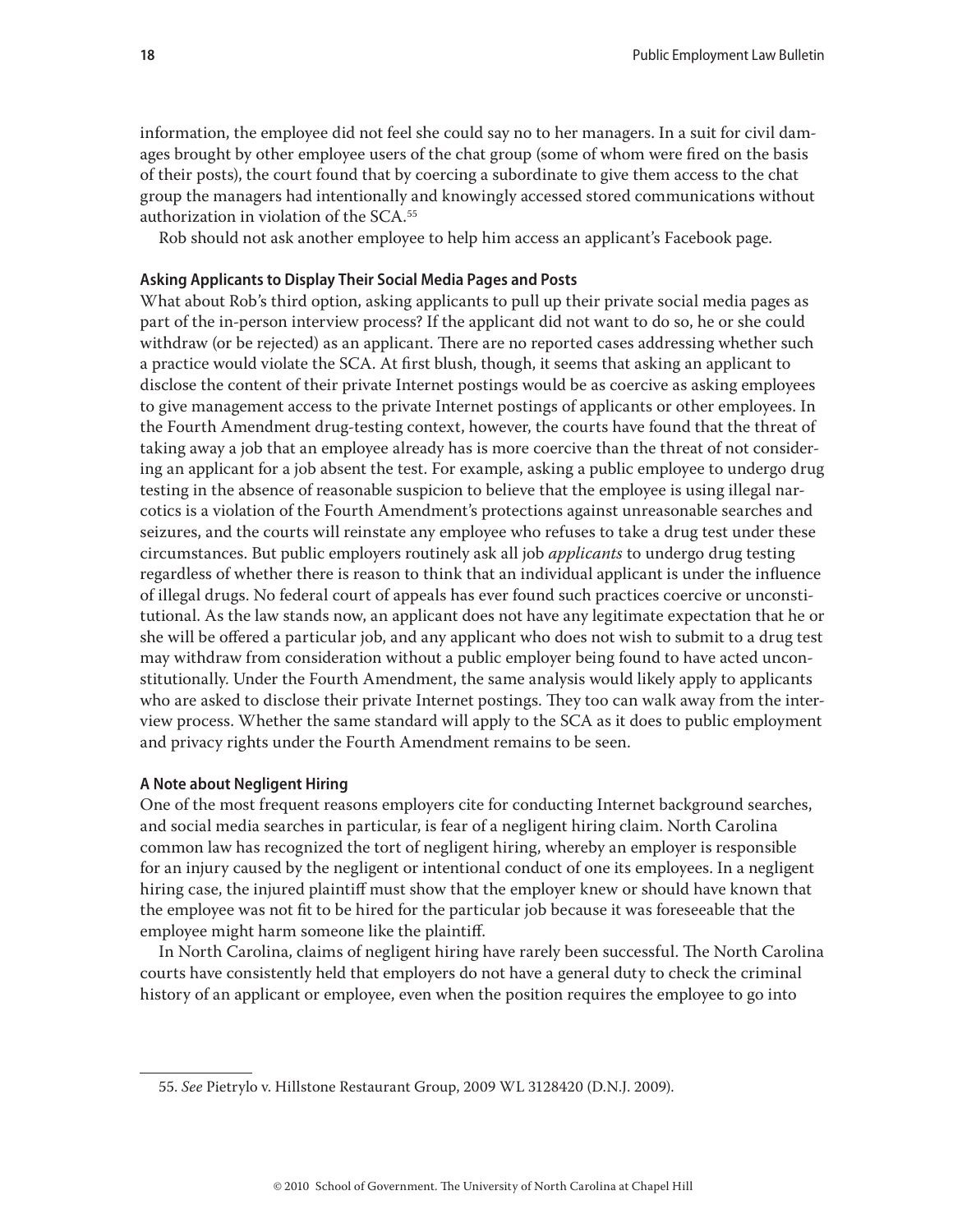other people's homes, where the chance for theft is great.56 In a 1990 North Carolina Supreme Court case, the court did not directly address the issue of whether there is a general duty to obtain a criminal history of a job applicant, but it found that the defendant school system could not reasonably have foreseen a school principal's pedophilia absent any mention of inappropriate sexual behavior by his references.<sup>57</sup>

As of the date of publication of this bulletin, no court in any U.S. jurisdiction has found a duty on the part of employers to perform an Internet search as part of a background check on prospective employees. Public employers should therefore rest assured that deciding not to conduct Internet searches on applicants or deciding to delay such searches until a conditional offer of employment has been made will in no way leave them open to liability for negligent hiring.

## **Internet Searches and the Uniform Guidelines on Employee Selection Procedures**

The use of Internet background checks is a selection procedure governed by Title VII and the EEOC's Uniform Guidelines on Employee Selection Procedures (Uniform Guidelines).58 This means that North Carolina public employers who are doing Internet background checks must meet the record-keeping requirement of the Uniform Guidelines with respect to their Internet background searches and must ensure that their use of Internet searches does not result in disparate impact on Title VII–protected classes.

The employment regulations issued by the EEOC under the authority of Title VII include a requirement that employers maintain records that will disclose the impact that tests and other selection procedures have had on employment opportunities for persons of different races, genders, or ethnic groups:

Each user should maintain and have available for inspection records or other information which will disclose the impact which its tests and other selection procedures have upon employment opportunities of persons by identifiable race, sex, or ethnic group as set forth in paragraph B of this section, in order to determine compliance with these guidelines.<sup>59</sup>

This record-keeping regulation was designed to provide a way of ensuring that no selection device disproportionately excludes (that is, has a disparate impact on) any particular protected class. The Uniform Guidelines record-keeping regulation is in addition to the more general requirement that employers keep for a period of one year "application forms submitted by applicants and other records having to do with hiring. . . ."<sup>60</sup> (Note that for applicants who are hired, the Records Retention and Disposition Schedule for state and local government employers, issued by the Archives and Records Section of the North Carolina Department of Cultural

<sup>56.</sup> *See*, *for example*, Westerhold v. Designer's Way, Inc., 167 N.C. App. 657, 657 (2004) (painting company); Moricle v. Pilkington, 120 N.C. App. 383, 387 (1996) (painting company). *See also* Neal v. Elec. Data Sys. Corp., 1999 WL 1939976, \*5 (E.D.N.C. 1999) (sexual harassment claim brought against data company).

<sup>57.</sup> *See* Medlin v. Bass, 327 N.C. 587, 592 (1990).

<sup>58. 29</sup> C.F.R. § 1607.

<sup>59.</sup> *See* 29 C.F.R. § 1607.4(A).

<sup>60.</sup> *See* 29 C.F.R. § 1602.14.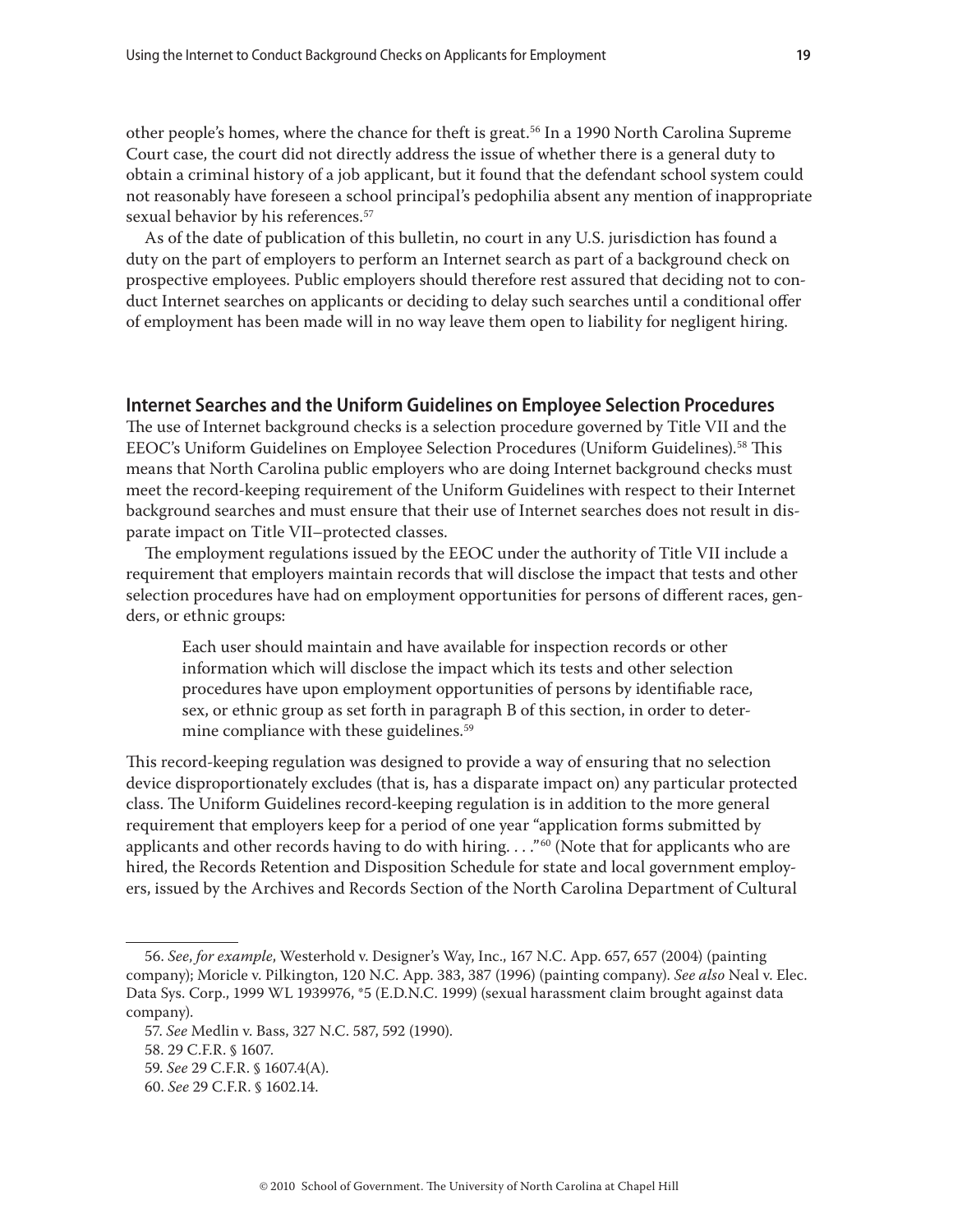Resources, requires employers to keep employee selection materials for a period of thirty years following separation from service.) $61$ 

The Uniform Guidelines record-keeping requirement is relevant for Internet background searches in two ways. This is the first way. The use of Internet background checks is clearly a "selection procedure" within the meaning of the Uniform Guidelines. 29 C.F.R. § 1607.16(Q) defines "selection procedure" as

Any measure, combination of measures, or procedure used as a basis for any employment decision. Selection procedures include the full range of assessment techniques from traditional paper and pencil tests, performance tests, training programs, or probationary periods and physical, educational, and work experience requirements through informal or casual interviews and unscored application forms.

Although the regulation, issued in 1978, does not mention Internet searches for information, it is fair to say that if an application form is a type of selection device, then a procedure that solicits information to supplement an application, like an Internet search, also is a selection device. This means that an employer must keep records of the Internet searches it does. The employer must print out all of the information it accesses so that if the city's overall selection processes result in a disproportionate number of applicants of a particular race, gender, religion, or ethnic group being excluded from employment, the role of the Internet search may be considered in analyzing the reasons for such disparate impact. Failure to maintain the required records is an independent violation of Title VII as well as a fact that works against an employer defending against disparate impact claims.<sup>62</sup>

This is the second way in which the Uniform Guidelines record-keeping requirement is relevant to Internet background searches. Using social media sites as a selection device to eliminate applicants from further consideration, as the city of Paradise did in the above hypothetical, is unlikely to have an adverse impact on traditional minority groups, as they tend to be underrepresented on such sites. A recent study by a human resources consulting group reports that relative to their representation in the workforce, whites and Asians are overrepresented on Facebook and LinkedIn, while African-Americans and Latinos are underrepresented.<sup>63</sup>

63. Stephanie R. Thomas, "Using Social Media for Recruiting? Beware Disparate Impact Claims," Minimax Consulting Webinar (Feb. 9, 2010), *at* [www.docstoc.com/docs/35535858/Webinar-Handout-Using-](www.docstoc.com/docs/35535858/Webinar-Handout-Using-Social-Media-for-Recruiting-Beware-Disparate-Impact)[Social-Media-for-Recruiting-Beware-Disparate-Impact](www.docstoc.com/docs/35535858/Webinar-Handout-Using-Social-Media-for-Recruiting-Beware-Disparate-Impact). More specifically, while 73 percent of the civilian labor force is white, whites make up 78 percent and 86 percent of the users of Facebook and LinkedIn, respectively. African-Americans, who constitute approximately 10 percent of the civilian labor force, represent 11 percent of Facebook members but only 3 percent of those using LinkedIn. Latinos represent 13 percent of the civilian labor force but only 5 percent of Facebook users and 2 percent of LinkedIn members. The age breakdown of the civilian labor pool compared to that of Facebook and LinkedIn users also is also skewed. Persons 18–24 years of age are overrepresented on Facebook and underrepresented on LinkedIn: they are 36 percent of the labor force and account for 45 percent of Facebook users but

<sup>61.</sup> *See, for example,* N.C. Department of Cultural Resources, Records Retention and Disposition Schedule: Municipal, Standard 15: Personnel Records, *at* [www.records.ncdcr.gov/local/](www.records.ncdcr.gov/local/municipal_2009.pdf) [municipal\\_2009.pdf.](www.records.ncdcr.gov/local/municipal_2009.pdf)

<sup>62.</sup> *See* 42 U.S.C. § 2000e-8(c); 29 C.F.R. § 1602.14. *See also* U.S. Equal Employment Opportunity Comm'n v. Target Corp., 460 F.3d 946 (7th Cir. 2006); Equal Employment Opportunity Comm'n v. Cleveland Constr., Inc., 2006 WL 1806042 (W.D. Tenn. 2006); Branch v. County of Chesterfield, 2001 WL 1943878 (E.D. Va. 2001).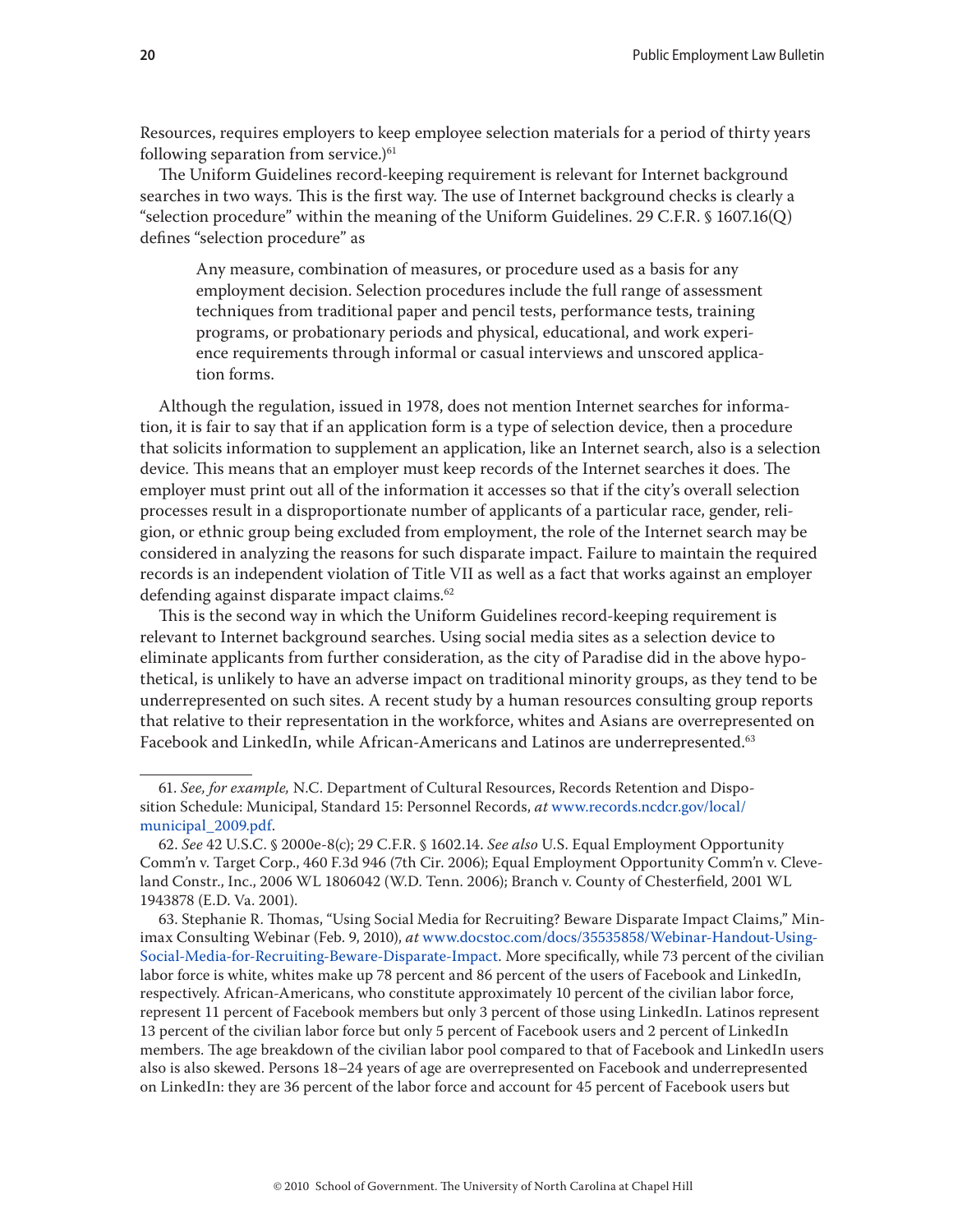If, however, an employer used searches of social networking sites in a way that increased the likelihood of an applicant's being hired, this practice could have a statistically significant adverse impact on minority representation in the workforce. For example, an employer might decide to consider offering interviews only to those applicants whose Internet postings showed superior writing ability. Because of their relative lack of representation on social media sites relative to their presence in the labor market, African-American and Latino applicants might be disproportionately excluded from those interviews—not because their writing skills are inferior but because their absence from Internet sites precludes their writing from being evaluated at all. An employer policy that eliminates from further consideration applicants who do not have an Internet presence on the grounds that the employer simply cannot learn enough about them could also have a disparate impact on minority candidates.

This is yet another reason why employers must carefully consider what information they are seeking from Internet and social media searches.

## **Conclusion**

No law prohibits North Carolina public employers from using the Internet to conduct supplementary background checks on job applicants. But Internet searches have the potential to give employers information that could increase their risk of liability under federal laws that prohibit discrimination in hiring. A rejected applicant may use the employer's preinterview knowledge of the applicant's race, gender, religion, or membership in another protected class, or knowledge that the applicant has disability, as evidence that a hiring decision was discriminatory. In addition, the ADA's stringent prohibition against preemployment medical inquiries leaves an employer whose Internet search reveals medical information exposed to uncertain liability because of the absence of any regulatory guidance or applicable case law. Similarly, conducting an Internet search or visiting an applicant's social media pages may bring to an employer's attention facts about an applicant's lawful use of a product that is lawful but of which the decision maker disapproves. Misuse of social media sites poses yet another risk for employers in the form of a violation of the Stored Communications Act.

How might a North Carolina public employer best protect itself against the risks posed by Internet background searches? The best way would be to delay conducting Internet searches until the end of the hiring process—after a conditional offer of employment has been made. Wherever in the hiring process an Internet search is conducted, the employer should adopt a clear policy outlining what kinds of information may and may not be searched for and, in the case of information inadvertently acquired, what may and may not be considered. The employer should also make clear who is to conduct the search. Without exception, the best practice would be to have someone who is not involved in the evaluation and decision-making process (human resources, when the employer has such a department) conduct the Internet search and protect decision makers from information they should not have.

only 20 percent of LinkedIn users. Those in the 35–49 age group make up 35 percent of the labor force but only 21 percent of Facebook users. By contrast, they are overrepresented on LinkedIn, constituting 46 percent of users. Finally, people over fifty are only 29 percent of the civilian labor pool. Like their more middle-aged contemporaries, they are underrepresented on Facebook (13%) and overrepresented on LinkedIn (33%).